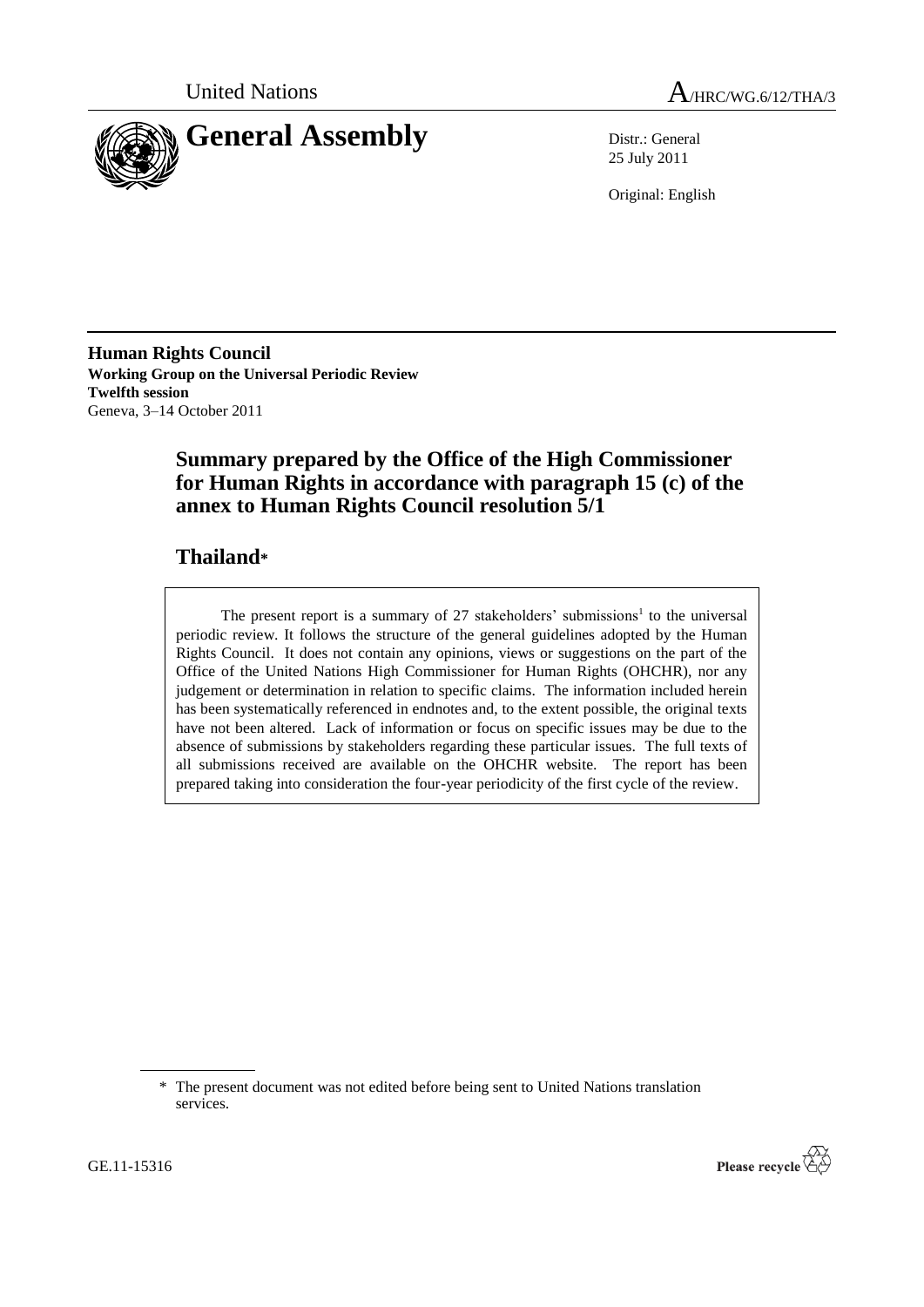## **I. Background and framework**

## **A. Scope of international obligations**

1. Joint Submission (JS)  $4,2$  Company of the Daughters of Charity (CDC),<sup>3</sup> Human Rights Watch  $(HRW)^4$  and Institute for Human Rights and Business  $(HRRB)$ ,<sup>5</sup> recommended ratification of ICRMW. National Human Rights Commission Thailand (NHRC),<sup>6</sup> Amnesty International  $(AI)^7$  and HRW<sup>8</sup> recommended accession to CED, with International Commission of Jurists (ICJ)<sup>9</sup> recommending enactment of legislation criminalizing enforced disappearance.

2. HRW<sup>10</sup> and JS10 recommended ratification of OP-CAT, to allow the prevention committee to visit detention centres so as to improve the facilities and practices and offer recommendations for judicial reform.<sup>11</sup>

3. AI recommended ratification of ICCPR OP-2 and enactment of legislation abolishing the death penalty. $12$ 

4. JS9 recommended that the Government ratify OP-ICESCR and immediately repeal its reservations to CEDAW, CRC, CERD and CAT.<sup>13</sup>

5. Equal Rights Trust  $(ERT)$ ,<sup>14</sup> CDC,<sup>15</sup> HRW<sup>16</sup> and  $AI<sup>17</sup>$  recommended ratification of the 1951 Convention Relating to the Status of Refugees and its 1967 Protocol. ERT<sup>18</sup> recommended ratification of the 1954 Convention relating to the Status of Stateless Persons and JS9<sup>19</sup> recommended ratification of the 1961 Convention on the Reduction of Statelessness. NHRC<sup>20</sup> and JS4<sup>21</sup> recommended ratification of ILO Conventions Nos. 87 and 98 with JS4 also recommending ratification of the ILO Convention and recommendations concerning the work of domestic workers. JS10 recommended ratification of the Rome Statute.<sup>22</sup>

## **B. Constitutional and legislative framework**

6. Asian Legal Resource Centre (ALRC) indicated that Thailand had a history of attempted and successful coups, and each successful coup group had nullified the Constitution of the prior one. Although the 2007 Constitution retained some of the principles of the 1997 Constitution, it was flawed in three significant ways: it was drafted by a militarily-appointed assembly; legalized the coup; and removed citizens' participation from the selection processes of members of independent institutions, including the NHRC.<sup>23</sup> JS10 recommended that the 2007 Constitution should be amended to ensure full participation of civil society in the selection of the NHRC.<sup>24</sup>

7. JS10 referred to the Martial Law Act B.E. 2457 (1914), Administrative Decree on the State of Emergency B.E. 2548 (2005) and the Internal Security Act B.E. 2551 (2008) as suppressive laws.<sup>25</sup> ICJ provided details of specific provisions and powers under the security legal framework<sup>26</sup> and recommended the undertaking by Parliament of a regular review of the scope and application of special security laws, especially in southern Thailand.<sup>27</sup>

8. JS10 noted that some provisions of international treaties had not yet been reflected in domestic laws, including on arbitrary arrest and detention, rights of detainees and extrajudicial execution.<sup>28</sup> NHRC called for the amendment of relevant laws to fully comply with the obligations under CAT<sup>29</sup> with AI and ICJ recommending the enactment of legislation to criminalize torture<sup>30</sup> and JS8 the enactment of an anti-torture law.<sup>31</sup>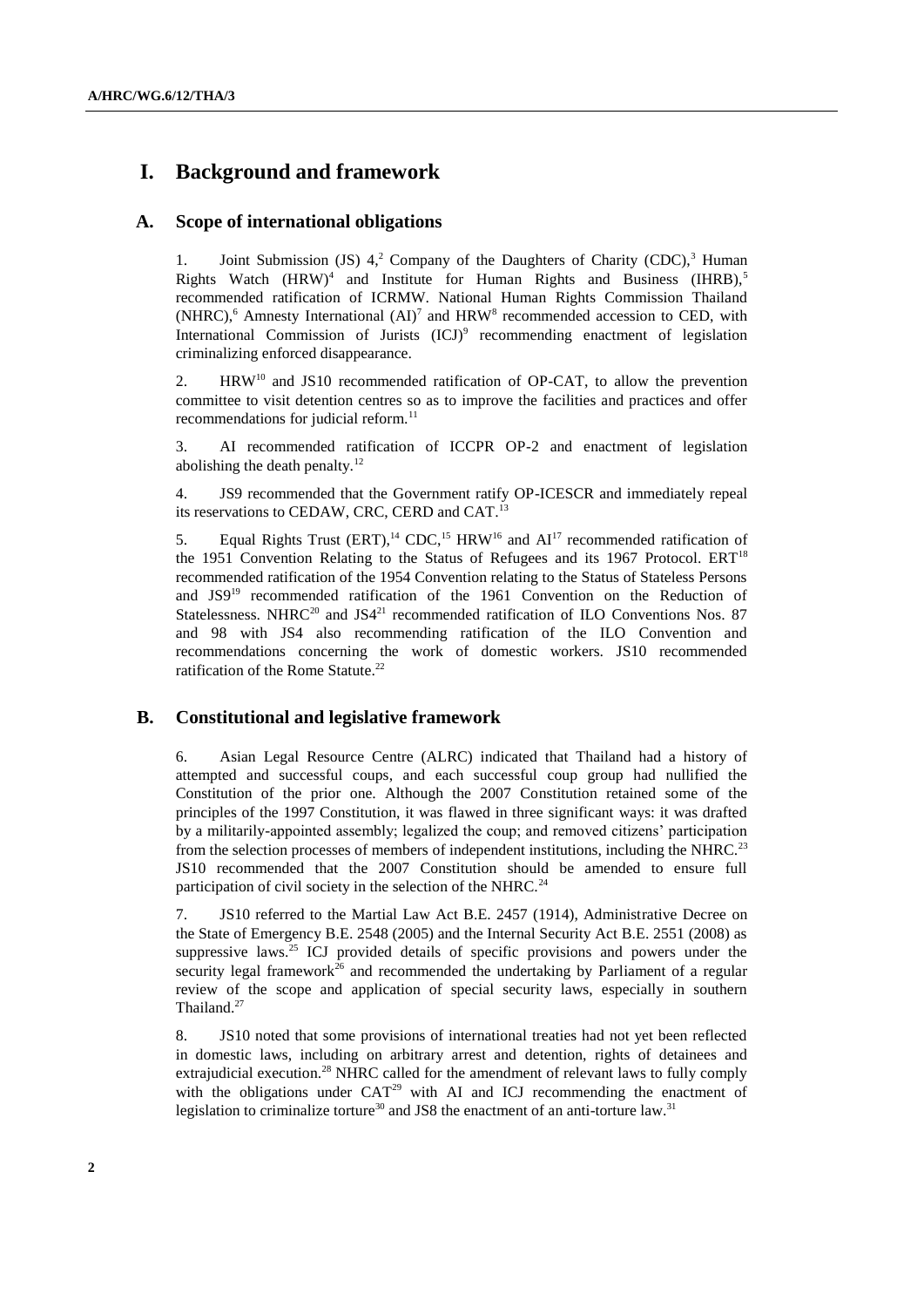9. JS12 recommended that the Government: abolish the Internal Security Act (ISA) in its entirety and seriously take the path of civil democracy, preserving the freedoms guaranteed in the Constitution and adhering responsibly to the international human rights treaties it has ratified; and take measures to clearly and precisely define and limit the role of the military in civil administration. This may be supported by a constitutional ruling on the neutrality of the military in all matters of civil dispute.<sup>32</sup>

10. JS9 noted that Thailand was currently considering passing the Public Gathering Bill,<sup>33</sup> which NHRC stated must be reviewed and should be amended to promote and protect the exercise of the rights of public assembly without arms, guaranteed in Section 63 of the Constitution.<sup>34</sup>

11. Referring to the implementation of the Constitution's Clause  $190$ ,  $35$  JS3 recommended that Thailand amend the laws related to intellectual properties or access to pharmaceutical drugs, medical treatment or other agreements with participation from the people.<sup>36</sup>

## **C. Institutional and human rights infrastructure**

12. JS10 questioned whether the current NHRC complied with the Paris Principles.<sup>37</sup> JS12 referred to the ineffectiveness of the NHRC.<sup>38</sup> NHRC stated that the Government was slow in enacting the law allowing the Commission to discharge its additional functions prescribed by the 2007 Constitution. This draft law did not permit the NHRC to disclose any information obtained during the carrying out of its functions and imposed a penalty for such disclosure.<sup>39</sup>

13. JS10 recommended that an independent mechanism on women's rights be set up within the Prime Minister's Office to ensure women's equal participation in decisionmaking.<sup>40</sup>

## **D. Policy measures**

14. According to JS9, the Second National Human Rights Plan (2009–2013) emphasized open participation from stakeholders in every sector of society, however, the actual participation process was incomplete, unsystematic, hierarchical, and lacked proper consideration of people's opinions.<sup>41</sup> NHRC indicated that since 2001, due to the lack of an effective monitoring and evaluation mechanism, the plan was not seriously implemented by Government departments which were not held responsible for their inaction.<sup>42</sup>

15. JS10 recommended that the Government should set up an action plan to enable human rights defenders to act independently, free from fear and intimidation.<sup>43</sup>

## **II. Promotion and protection of human rights on the ground**

### **A. Cooperation with human rights mechanisms**

### **1. Cooperation with treaty bodies**

16. JS10 noted that Thailand had not been successful in submitting most treaty body reports on time.<sup>44</sup> NHRC highlighted that many recommendations of treaty bodies had not been implemented and many human rights issues remained to be addressed.<sup>45</sup>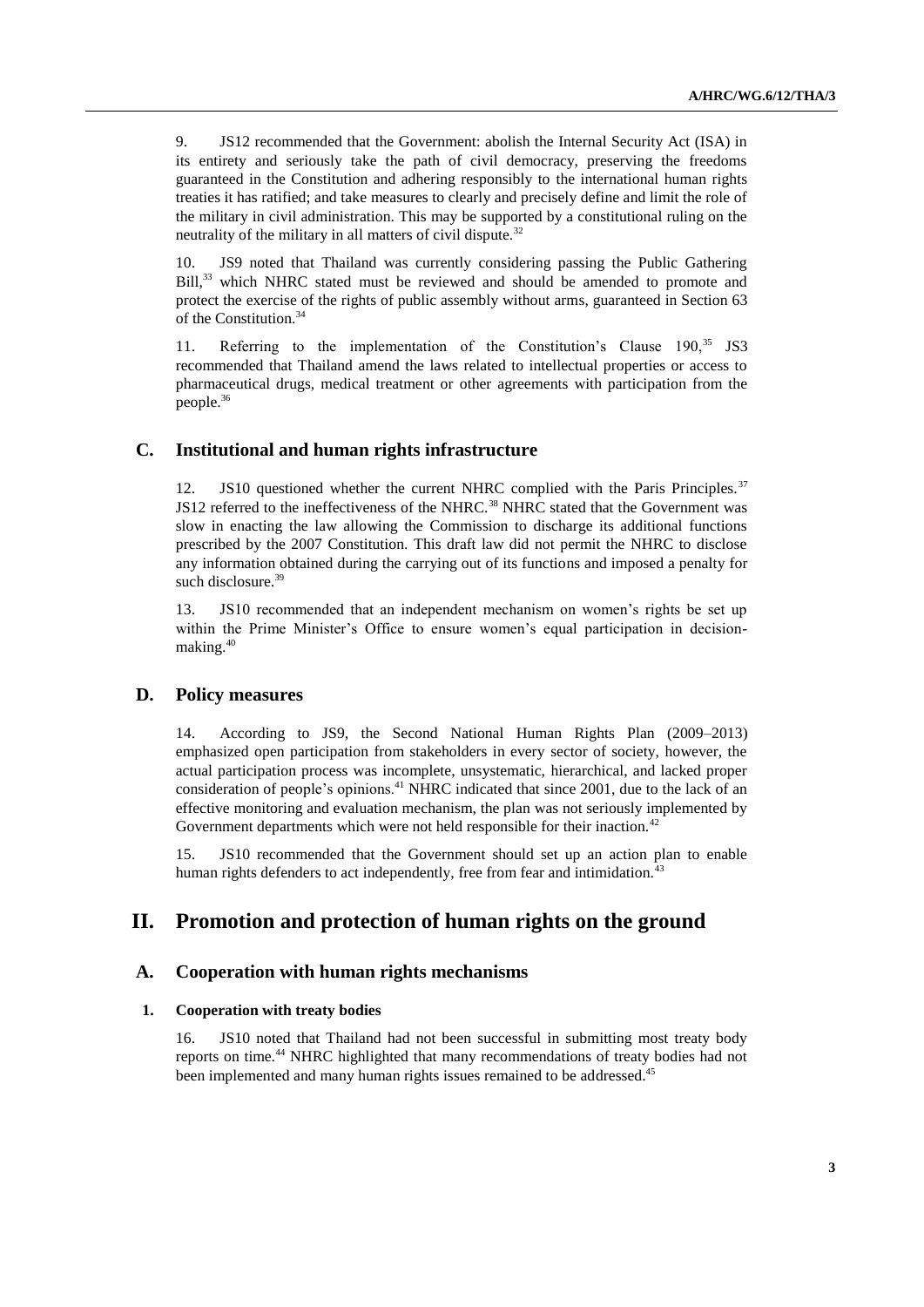#### **2. Cooperation with special procedures**

17. JS9 recommended that the Government invite the special procedures on arbitrary detention, <sup>46</sup> extrajudicial executions, freedom of expression, independence of judges and lawyers, enforced or involuntary disappearances and on torture to investigate the human rights situation in the country.<sup>47</sup> Justice for Peace Foundation (JPF) recommended that Thailand extend an invitation to the new special rapporteur on peaceful assembly.<sup>48</sup> Human Rights and Development Foundation (HRDF) recommended that Thailand extend an invitation to the Special Rapporteur on migrants to conduct a mission urgently.<sup>49</sup>

## **B. Implementation of international human rights obligations, taking into account applicable international humanitarian law**

#### **1. Equality and non-discrimination**

18. JS10 expressed concern that discrimination and violation of women's human rights had intensified and become even more complex.<sup>50</sup> JPF stated that the "Gender Equality Bill" under consideration will allow for discrimination against women when grounded in academic or religious reasons or for the public good.<sup>51</sup> JS 10 stated that the Government must remove these three exceptions to meet its commitments to CEDAW.<sup>52</sup> JPF stated that sustainable solutions that empower women of the south to advocate for their rights are needed.<sup>53</sup>

19. JS7 observed that disability-based discrimination was more prevalent in education, employment, housing, transport, cultural life, and access to public places and services.<sup>54</sup> JS 10 recommended that Thailand honour the human rights of the disabled in accordance with CRPD.<sup>55</sup>

20. JS9 indicated that people living with HIV faced discrimination in society.<sup>56</sup> JS3 noted that many Government agencies refused to employ people living with HIV/AIDs (PLHA). HIV positive children were stigmatized, making it difficult to attend school.<sup>57</sup> JS3 recommended that the Government apply a human rights based approach to overcome HIV/AIDS issue without discrimination; amend laws that obstruct access to various services for PLHA; lift policies that stigmatize, discriminate or violate the rights of PLHA in employment, access to social services and welfare; amend rules and regulations to allow children below 18 years old access to voluntary counseling and testing services without parental consent.<sup>58</sup>

21. According to JS10, the invisible status of indigenous peoples and ethnic minorities invited discrimination and were allegedly seen as threats to national security, "blunders" of forests and natural resources and drug traffickers.<sup>59</sup> NHRC stated that there was not much progress in the naturalization of ethnic groups in the North and former Indochinese refugees in the Northeast. Additionally, former displaced Thai citizens who had not reacquired their Thai nationality were unable to enjoy such rights as the right to travel freely, right to work, right to education and right to health care. $60$ 

#### **2. Right to life, liberty and security of the person**

22. AI noted that in January 2010, the Minister of Interior announced a campaign to extend the death penalty to drug offences under three existing laws.<sup>61</sup> JS12 indicated that at present there were 708 persons on death row<sup>62</sup> with, according to JS1,<sup>63</sup> 339 of them for drug-related offences, 68 of whom were women. JS12 recommended that the Government immediately take steps towards the abolition of the death penalty as promised in the national human rights action plan.<sup>64</sup>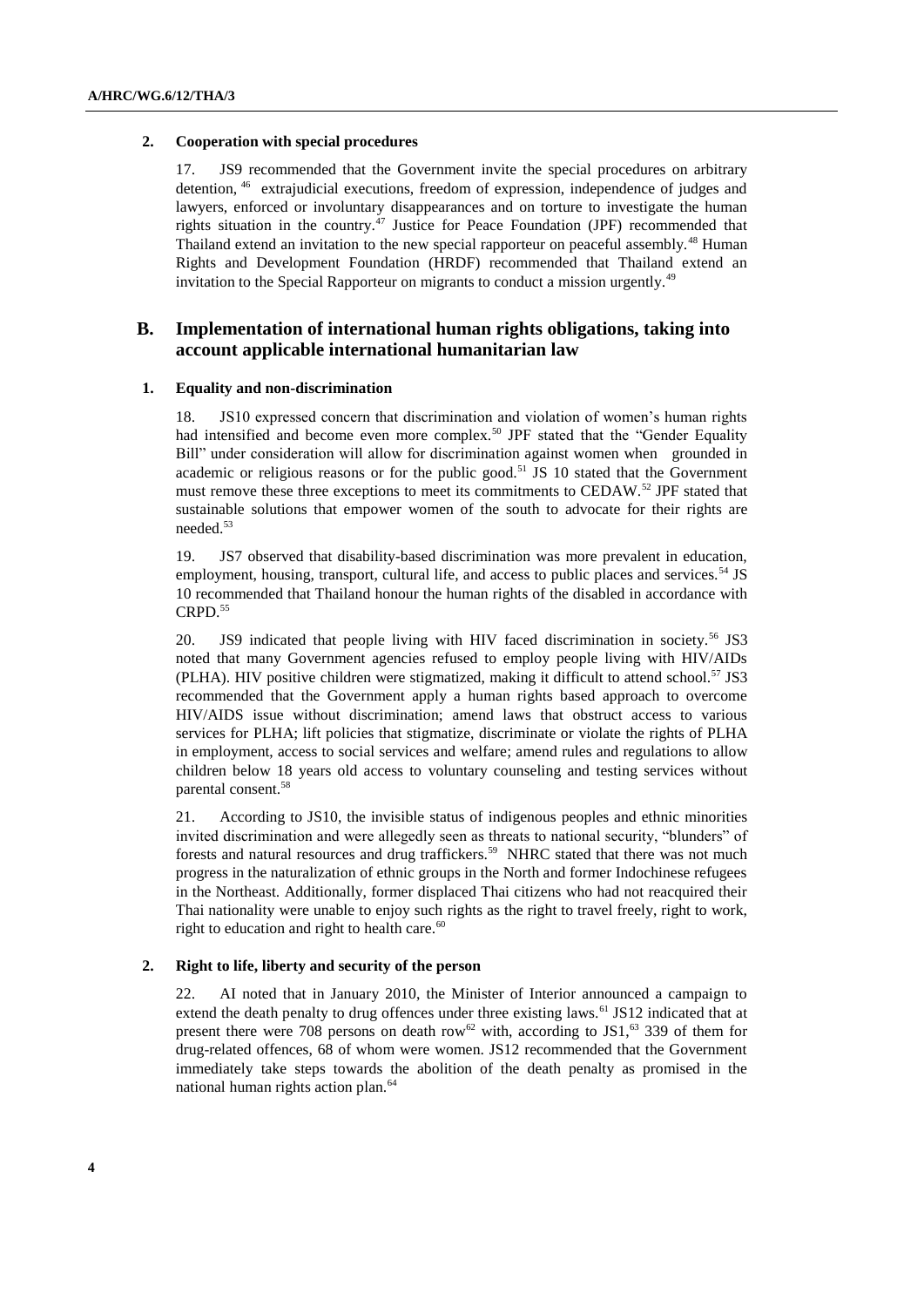23. JPF stated that Thailand under various Governments had responded to protests with unnecessary and/or excessive force, including the suppression of protests related to the Thai-Malaysian natural gas pipeline and gas separation plant project; suppression of the protests in Tak Bai; and the dispersion of "Red Shirt" protesters in April and May 2010. JPF alleged that the police and security forces employed excessive force during security operations. Prominent examples included events in southern Thailand (including the 28 April 2004 Krue Se Mosque killings). Under the Thaksin Government, the war on drugs resulted in 2,800 killings in a three month period.<sup>65</sup>

24. According to AI, a polarization of Thai society emerged in 2006, reflecting the conflict between the People's Alliance for Democracy (PAD) and the United Front of Democracy against Dictatorship (UDD).<sup>66</sup> JS10<sup>67</sup> and  $AI^{68}$  referred to violence between PAD demonstrators and the police, in 2008. In October 2008, two PAD supporters died and at least  $440$  others, including police, were injured.<sup>69</sup>

25. AI reported that between 10 April and 19 May 2010, 74 protesters or passersby, 11 members of the security forces, four medics, and two journalists were killed during sometimes violent anti-government protests in Bangkok and elsewhere in the country.<sup>70</sup> HRW stated that many UDD members had experienced torture and forcible interrogations, arbitrary arrest and detention and overcrowded detention facilities.<sup>71</sup>

26. NHRC stated that the enforcement of special security laws in southern Thailand, over a long period of time, had given rise to human rights violations.<sup>72</sup> NHRC,<sup>73</sup> HRW<sup>74</sup> and JS8<sup>75</sup> reported on complaints of extrajudicial killings, enforced disappearance, arbitrary detentions and torture, including for obtaining confessions.<sup>76</sup> AI referred to numerous reports of torture and other ill-treatment at Ingkharayuthboriharn Army Camp in Pattani province and of unofficial detention centres where detainees were held without access to the outside world and thus were particularly vulnerable to torture and other ill-treatment. Reports alleged that there were at least 21 unofficial detention sites.<sup>77</sup> JS8 was concerned that government medical examiners were allegedly predisposed to provide inconclusive or vague reports on abuse.<sup>78</sup> ICJ stated that conditions of detention often amounted to cruel, inhuman or degrading punishment, specifically when shackles were used; and there was a lack of judicial scrutiny and regular independent monitoring of detainees.<sup>79</sup> ICJ recommended that the Government undertake regular review of the scope and application of the special security laws regarding the problem of arbitrary detention, including in Southern Thailand.<sup>80</sup> JS8 recommended that regulations issued by ISOC commander region 4 under Article 11 of the Emergency Decree dated 1 February 2008 must be revoked.<sup>81</sup>

27. JS2 indicated that Thai drug users and suspected drug offenders faced stigmatization and an elevated risk of violence from the Government's hard line and anti-drug campaigns.<sup>82</sup> JS2 reported that the police maintained a list of drug offenders, which was used each time there was a campaign to round up drug offenders.<sup>83</sup> HRW expressed concern that government policy continued to subject drug users to compulsory treatment at centres run by the military and the Interior Ministry.<sup>84</sup> JS1 reported that harm-reduction services were not available in all prisons.<sup>85</sup> Out of 30,020 female prisoners 17,170 of them were in prisons for drug offences.<sup>86</sup> JS2 recommended that the Government fully review forced detention and rehabilitation in terms of effectiveness and possible violation of human rights, with the support of external experts.<sup>87</sup>

28. JPF highlighted that Malay Muslim women had been affected by the violence in southern Thailand and faced trafficking, domestic violence and health issues.<sup>88</sup> JS9 indicated that more than 2,188 were widowed and sexual violations including rape of women and girls were widespread.<sup>89</sup> JS9 referred to reports that 5,111 children in the south were orphaned due to the loss of their custodian and that children aged 13 and above had lost their lives and been detained in army camps with adults. $90$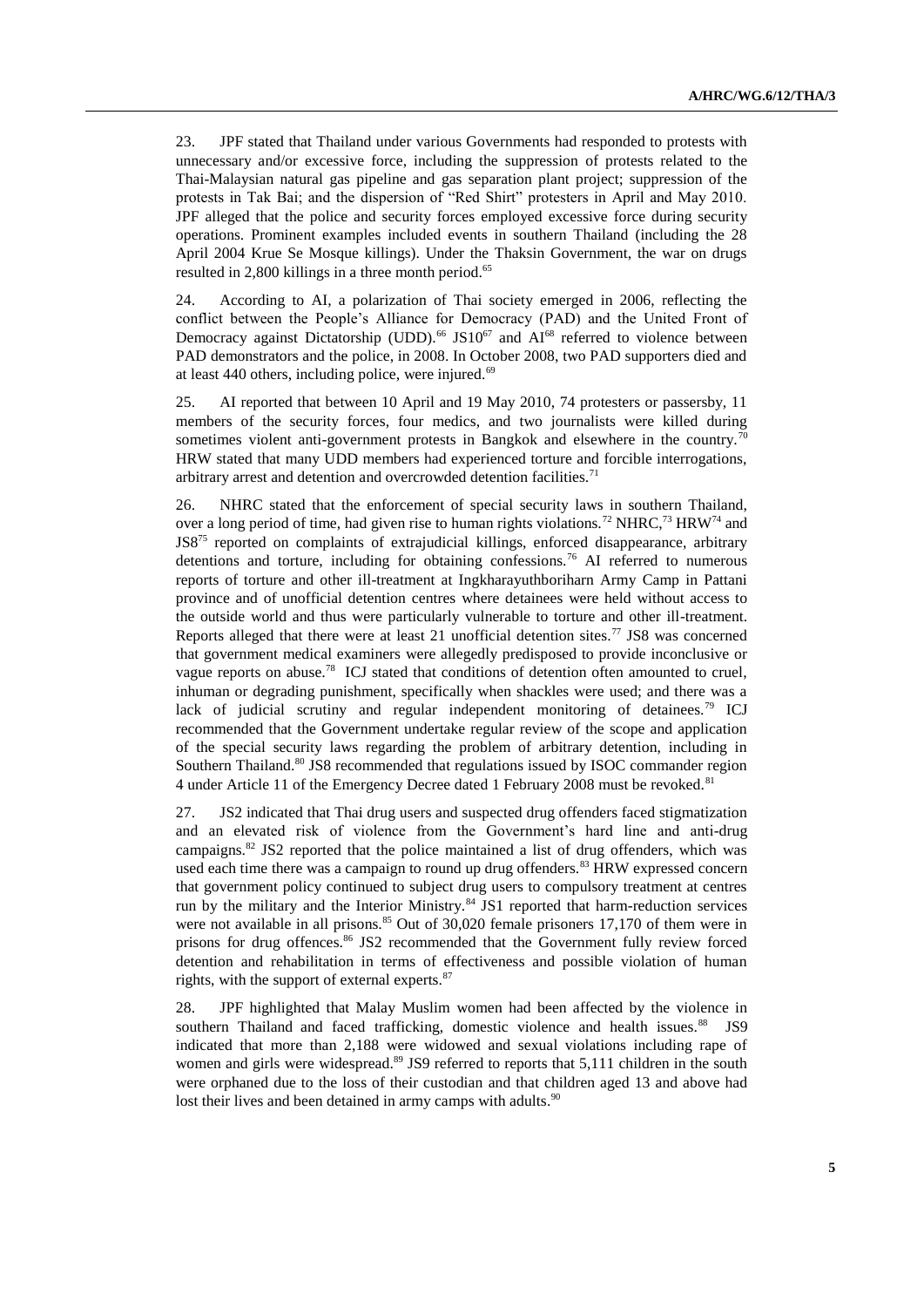29. JPF referred to the persistence of children's involvement in *Chor Ror Bor*  (Government-established village defence volunteer units), as well as their continued involvement in armed opposition groups in southern Thailand. It highlighted the need for the Government to end children's recruitment and use by all armed parties.<sup>91</sup> JS8 stated that the martial law should not be applied to children under the age of 18 in any circumstances.<sup>92</sup> JS10 stated that special attention must be paid to children and youth who were accused of committing criminal offences related to political rallies and political unrest in the Deep South.<sup>93</sup> NHRC stated that the detention and treatment of juveniles below 18 years was not in accordance with international standards.<sup>94</sup>

30. Global Initiative to End All Corporal Punishment against Children (GIEACPC) noted that corporal punishment was lawful in the home and alternative care settings<sup>95</sup> and continued to be used in schools.<sup>96</sup>

31. JPF expressed concern about the impact of violence on the Thai eastern border with a neighbouring country, especially the displaced. Human rights violations along the border related to the violence should be monitored by independent monitors.  $\frac{97}{100}$ 

NHRC stated that, despite measures taken, the problem of human trafficking persisted with reports of corruption among officials and inability to prosecute traffickers.<sup>98</sup> JS6 reported that the 1996 Prevention and Suppression of Prostitution Act had created an environment where police and local authorities felt emboldened to take abusive actions against "sex workers".<sup>99</sup> JS6 alleged that misrepresentation in media encouraged sectors of society to feel they can act against sex workers with impunity,<sup>100</sup> hindering access to health services.<sup>101</sup> JS6 recommended revision of legislation to protect the rights of persons that enter into the sex industry;<sup>102</sup> application of the Thai Labour Act and Social Security Act to all Entertainment Places and allowing self-employed "sex workers" to join the Social Security Scheme<sup>103</sup> and access to comprehensive health services for migrant sex workers.<sup>104</sup>

#### **3. Administration of justice, including impunity, and the rule of law**

33. ICJ noted that the continued use of overlapping special security laws in the south increased the military's power at the expense of democratic accountability.<sup>105</sup> According to JS9, the Government had used aggressive draconian laws to govern, imposing rule by law rather than respecting the rule of law<sup>106</sup> and the courts of law were increasingly regarded with distrust.<sup>107</sup>

34. ICJ highlighted that impunity of State officials continued to be a serious problem in Thailand. It stated that under the *Martial Law Act*, military personnel were immune from criminal prosecution and civil suits. Under section 17 of the *Emergency Decree*, officials were immune from civil, criminal or disciplinary liabilities so long as they were acting in good faith and in a manner not unreasonable to the circumstances. According to ICJ, in practice, this clause was interpreted to provide immunity for actions taken pursuant to superior orders, in contravention of international standards.<sup>108</sup>

35. ALRC referred to cases of persistent impunity for torture, massacre and disappearance.<sup>109</sup> ICJ reported that the recent Appeal Court judgment in the Somchai Neelapaijit case absolved the State of any responsibility for his enforced disappearance.<sup>110</sup> Regarding the 2004 police and army personnel killing of all 32 suspected insurgents who had fled inside the Krue Se mosque, the Attorney-General issued a non-prosecution order on 10 February 2009 on the grounds that the force used was reasonable in the circumstances.<sup>111</sup> In connection with the deaths by suffocation of 78 civilian protestors from Tak Bai during transit to a detention facility, and despite the findings that senior military officers failed to discharge their command responsibilities properly, the Attorney-General issued a non-prosecution order in 2010, without explanation.<sup>112</sup> The 2008 case of Imam Yapa Kaseng, in which an inquest hearing concluded that an imam was tortured and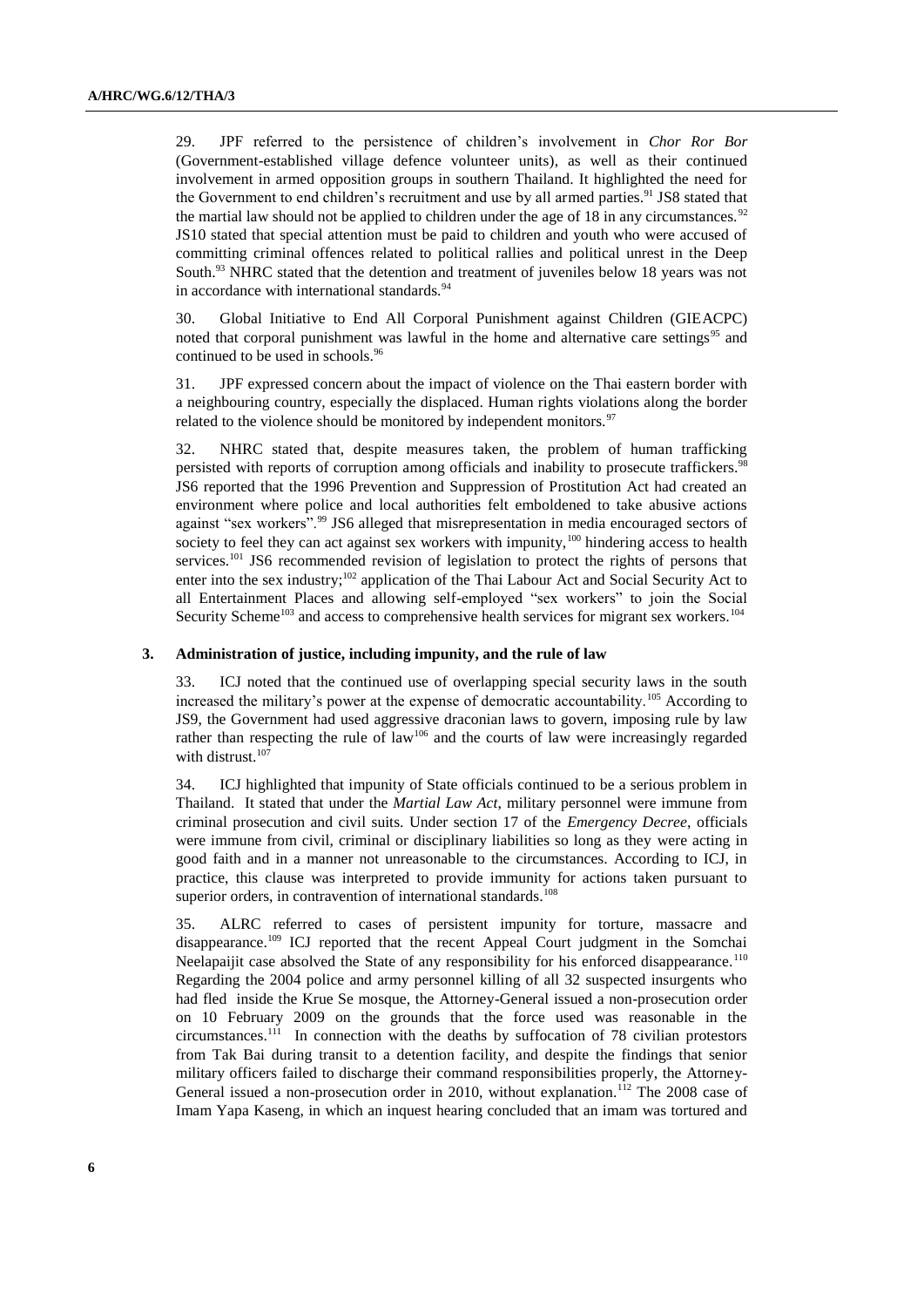killed by members of the Thai military, remained at the investigative stage with no public information available.<sup>113</sup> ICJ recommended that the Government end impunity of state officials in high profile emblematic cases such as Somchai Neelapaijit, Imam Yapa Kaseng and Tak Bai; and ensure that the right of victims and families to truth, justice and an effective remedy in law is ensured.<sup>114</sup>

36. JS8 reported that the use of arrest warrants had allegedly led to re-arrests, arbitrary detention and forced participation in military camps,<sup>115</sup> under the present administration of justice there was a long delay in the completion of trials in Southern Thailand and it was not easy for the under-trial prisoners to secure bail.<sup>116</sup> Society for Threatened Peoples (STP) stated that this fundamental lack of justice fuelled a feeling of state abuse and bitterness among the indigenous Muslim Malay population in south Thailand.<sup>117</sup>

37. HRW noted little progress in prosecuting government officials identified as being responsible for ordering police to use excessive force to disperse the PAD protesters rallying in front of the Parliament on October 7,  $2008$ .<sup>118</sup> HRW noted that, while UDD protest leaders and rank-and-file protesters had been arrested and charged, impunity for the government security forces remained.<sup>119</sup> HRW recommended that the Government should ensure that the Centre for the Resolution of Emergency Situation (CRES), the Thai military and other government agencies should cooperate with all information requests from the NHRC and the Truth and Reconciliation Commission and other official inquiries; and that all political movements and political parties should cooperate and participate fully with the efforts to investigate human rights violations and violence.<sup>120</sup>

38. JS9<sup>121</sup> and AI highlighted the sharp increase in *lèse majesté* cases and the number of persons that may have been convicted.<sup>122</sup> ALRC recommended that the Government cease prosecutions for alleged cases of *lèse majesté* under Article 112 of the Criminal Code and the 2007 Computer Crimes Act and immediately publicly disclose the full number of cases under investigation.<sup>123</sup>

39.  $JS10^{124}$  and  $JS2^{125}$  recommended that the Government immediately and fully investigate the 2,500 extra-judicial killings and other human rights abuses in the context of the 2003 war on drugs and bring the perpetrators of human rights violations to justice. This should be open to the public and monitored by the NHRC and civil society.

### **4. Right to privacy**

40. JS5<sup>126</sup> and JS9<sup>127</sup> was concerned that there was no legislation recognizing sex change and same-sex marriages, resulting in discrimination against homosexual couples in regard to inheritance, immigration, child custody, social security benefits, health and pension schemes. According to JS5, as all male-born citizens were required to present military discharge documents with their job applications, transgender people had difficulties getting employment, due to "mental illness" being stated as the reason for their discharge.<sup>128</sup> ERT urged the Government to take steps to adopt comprehensive anti-discrimination legislation and policies,<sup>129</sup> which JS9,<sup>130</sup> JS10<sup>131</sup> and JS5<sup>132</sup> recommended should implement the requirements of ICCPR, including for recognition of changed "sex" for transsexuals and same-sex relationships.

#### **5. Freedom of religion or belief, expression, association and peaceful assembly and right to participate in public and political life**

41. Islamic Human Rights Commission (IHRC) highlighted discrimination against Muslims practising their religion.<sup>133</sup> AI highlighted the fact that in August 2010, the police dropped all charges against a former paramilitary ranger alleged to have been involved in an attack in 2009 on the Al-Furqan mosque in which 10 Muslims were killed.<sup>134</sup> STP stated that four other alleged accomplices remained at large.<sup>135</sup> IHRC recommended, inter alia,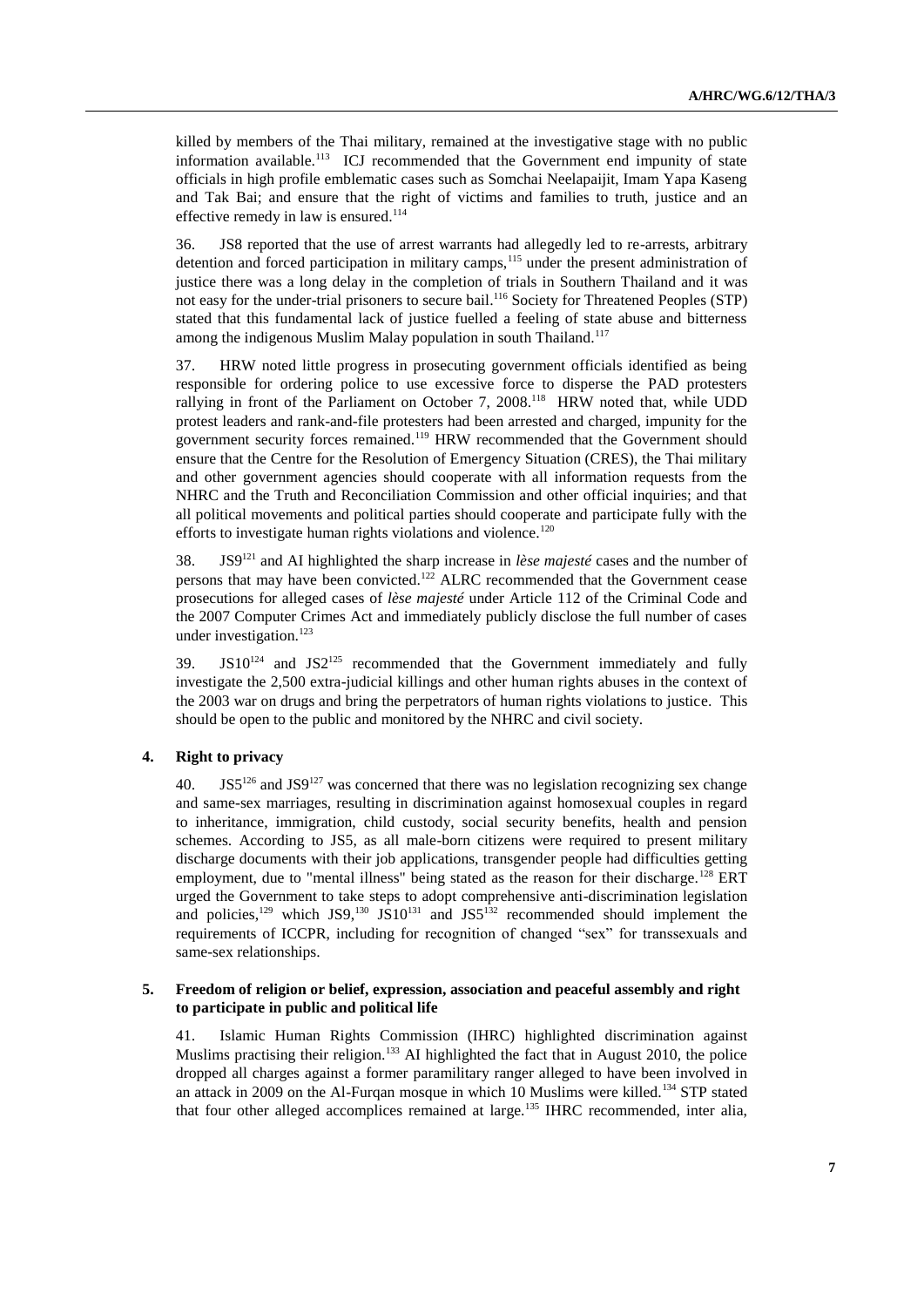that Muslims should be given the freedom to practice Islam according to their religious belief, without military interference.<sup>136</sup>

42. According to AI, since the *coup d'état* in late 2006, the Government had greatly restricted freedom of expression, primarily in response to those who opposed the *coup*, supported the deposed Prime Minister, or criticized the constitutional monarchy.<sup>137</sup> AI was concerned at the increased use by the authorities of the 2005 Emergency Decree, the *lèse majesté* law and the 2007 Computer-related Crimes Act (CC Act) in a growing trend of censorship to silence peaceful political dissent.<sup>138</sup> Human Rights Implementation Centre-University of Bristol (HRIC-UoB)<sup>139</sup> and JS11<sup>140</sup> indicated that the *lèse majesté* law can be exploited against any activity that is considered a threat to national security. Related concerns were expressed by ARTICLE 19,<sup>141</sup> JS11,<sup>142</sup> JS12,<sup>143</sup> ALRC,<sup>144</sup> JPF<sup>145</sup> and JS9<sup>146</sup>. ICJ recommended that the Government review and amend restrictions on freedom of expression in times of emergency and normalcy, and disclose information regarding freedom of expression cases to the Special Rapporteur on freedom of expression and to the general public.<sup>147</sup>

43. JS12 stated that Thailand was assiduous in blocking access to web sites that carried a different message from the strictly controlled state media.<sup>148</sup> ARTICLE  $19,^{149}$  JS12,<sup>150</sup>  $JSI1$ ,<sup>151</sup> HRW,<sup>152</sup> ALRC<sup>153</sup> and ICJ<sup>154</sup> referred to the particular case of Ms. Chiranuch Premchaiporn's prosecution under the Computer Crimes Act. AI stated that if she were sentenced it would consider her a prisoner of conscience.<sup>155</sup>

44. According to ARTICLE 19, powerful elites, companies and politicians frequently used both criminal and civil defamation to intimidate, bankrupt and imprison critics;<sup>156</sup> big corporations had sought exorbitant damage claims;<sup>157</sup> and journalists tended to exercise self-censorship on issues regarding the military, monarchy and judiciary.<sup>158</sup> ARTICLE 19 recommended that the rights of the military and the government to own and control the media should be restricted by law.<sup>159</sup> JS11 recommended that the Thai authorities lift the ban on 204 book titles<sup>160</sup> and limit the foreign publication banning powers of the Head of police.<sup>161</sup> According to ARTICLE 19, the Official Information Act fell short of international standards and the Official Information Commission was not independent.<sup>162</sup>

45. JPF recommended that the Government respect the rights of journalists especially their right to life, and issue direct orders to security personnel that human rights defenders including journalists must not be attacked, including when monitoring protests.<sup>163</sup>

46. JPF highlighted that Thai authorities, particularly security personnel, insurgents in southern Thailand and companies posed a serious threat to human rights defenders;<sup>164</sup> and women human rights defenders faced higher risks in the south.<sup>165</sup> JS9<sup>166</sup> and JS10<sup>167</sup> indicated that those defending the rights of marginalized groups faced intimidation.<sup>168</sup> JPF stated that individuals attempting to hold businesses and officials accountable for corruption, environmental damage and violations of labour rights had been harassed, charged with offences and killed.<sup>169</sup> JS10 called for the Witness Protection Scheme to be improved.<sup>170</sup>

#### **6. Right to work and to just and favourable conditions of work**

47. JS7 noted unskilled workers and those belonging to ethnic minorities without regular identity cards were being particularly disadvantaged in the labour market with a persistence of discrimination in access to work.<sup>171</sup> JS7 recommended that the Government, inter alia, focus on the main causes, such as non-birth registration and education.<sup>172</sup>

48. JS10 reported that  $62.7$  per cent of employed were from the informal sector<sup>173</sup> and indicated that "Contract farming" in the agriculture sector was not protected by the new Home Workers Protection Act.<sup>174</sup> JS10 recommended that Thailand ensure the work safety and development of the children of workers in the Informal Sector.<sup>175</sup>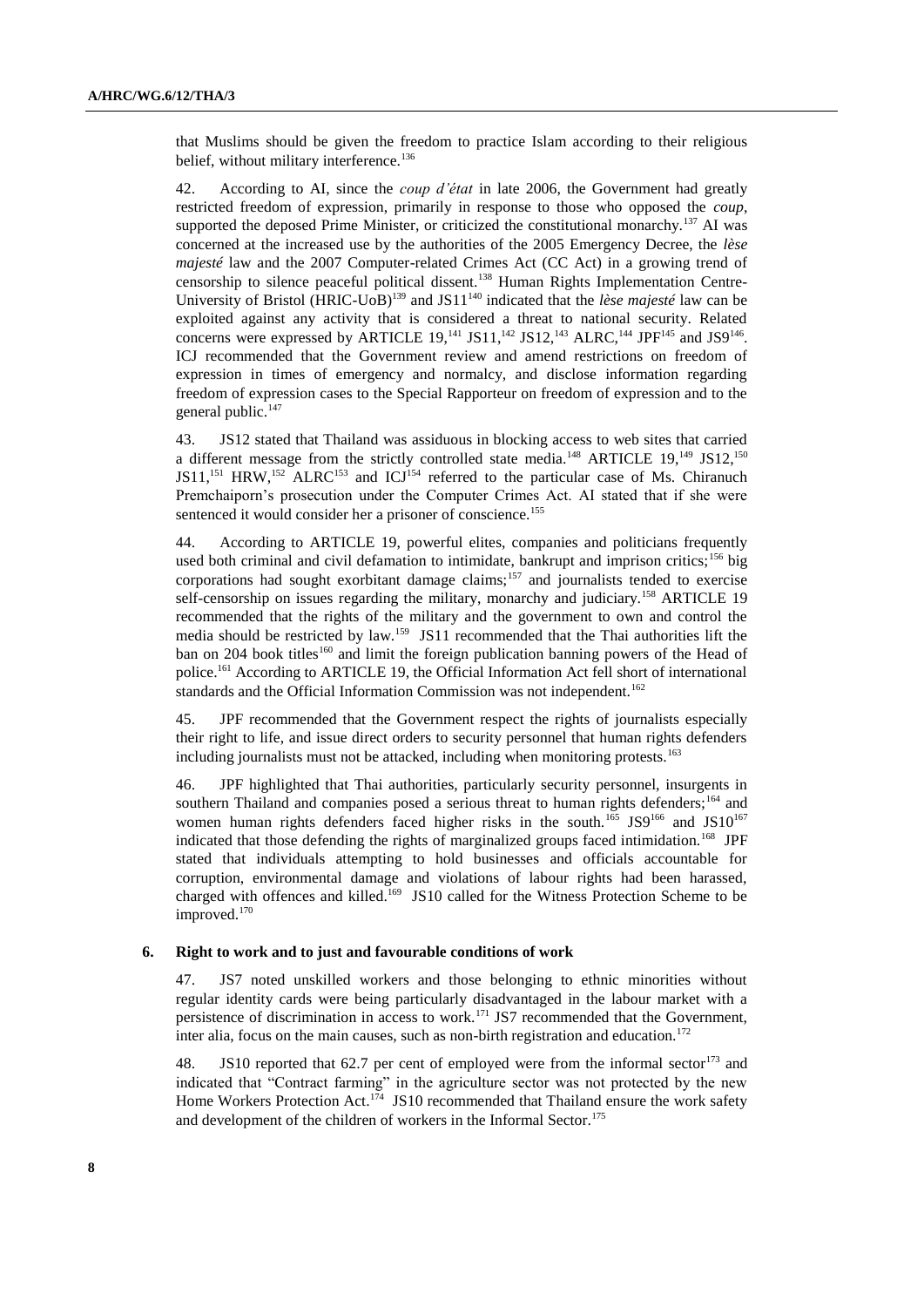49. IHRB recommended that Thailand enhance protections for groups whose rights are particularly affected by private sector activity, such as migrant workers and child labourers and pursue companies that violate labour laws, particularly in industries with a high incidence of human rights abuses, such as shrimp processing.<sup>176</sup>

#### **7. Right to social security and to an adequate standard of living**

50. NHRC explained that inequality was deep-rooted in Thai society and remained a serious problem which led to widespread violations of human rights. The people did not have access to resources and lacked equal opportunity to self-development. This phenomenon was structural, which could not be solved by law enforcement or centralized development policy. Recently, the Government had shown its support to the national reform process initiated by the civil society to address social injustice and inequality, but there have not yet been concrete results.<sup>177</sup>

51. NHRC noted that the Government's exploitation of natural resources had usually had negative impacts on the rights of people in rural areas. One problem was the issuance of land utilization certificates to some Government departments and individuals in areas occupied by locals.<sup>178</sup> NHRC referred to the Mab Ta Pud community as severely affected by industrial pollution. Community leaders who rallied against large industrial projects often faced a life threatening situation, and some bad been killed and the perpetrators had not been prosecuted.<sup>179</sup>

52. JS3 indicated that Thailand was a top destination for medical/health tourism causing negative impacts on access to health services and inequality in the public health system,  $180$ including from a brain-drain of specialists from medical schools and Government hospitals to private hospitals.<sup>181</sup> According to JS3, Thailand's announced intention to import seven generic drugs did not translate into universal access as documented migrants cannot access those drugs.<sup>182</sup> Similar concerns were raised by JS10.<sup>183</sup> JS3 recommended that the Government ensure that the medical hub policy does not contradict the 2009 National Health Charter and that centres of excellence for specialized medical services do not reduce access to basic health services among the country's population.<sup>184</sup>

53. JS7 noted a high number of early pregnancies and related health problems and that the suicide rate among adolescents was constantly increasing.<sup>185</sup> It recommended elimination of disparities in health care between cities and remote areas and of dangerous practices of illegal abortions; and paying special attention to drug addiction.<sup>186</sup> STP reported on the lack of health personnel and violent attacks had forced hospitals to cut down their outreach services to the minimum, in the south. The maternal mortality ratio was three times higher, and the infant mortality was 30 per cent higher than the national average.<sup>187</sup> JS10 stated that the Government should pass the "Reproductive Health Bill."<sup>188</sup>

#### **8. Right to education and to participate in the cultural life of the community**

54. JS7 stated that, despite advances, access to quality education in the North and North-East region was still being impeded,<sup>189</sup> including by linguistic barriers.<sup>190</sup> JS7 noted with concern episodes of child abuse by teachers.<sup>191</sup> JS7 recommended that Thailand provide adequate teacher training, suitable teaching materials and prioritize human rights education.<sup>192</sup>

55. CDC highlighted that not all schools outside the camp Mae La accepted children of undocumented migrants.<sup>193</sup> JS4 recommended that the Government promote policies on entering migrant children into Thai schools; and recognize and allow education certificates to be transferable to the Thai education system.<sup>194</sup>

56. HRW reported that the Pejuang Kemerdekaan Patani insurgency in the loose network of BRN-Coordinate (National Revolution Front-Coordinate) was a separatist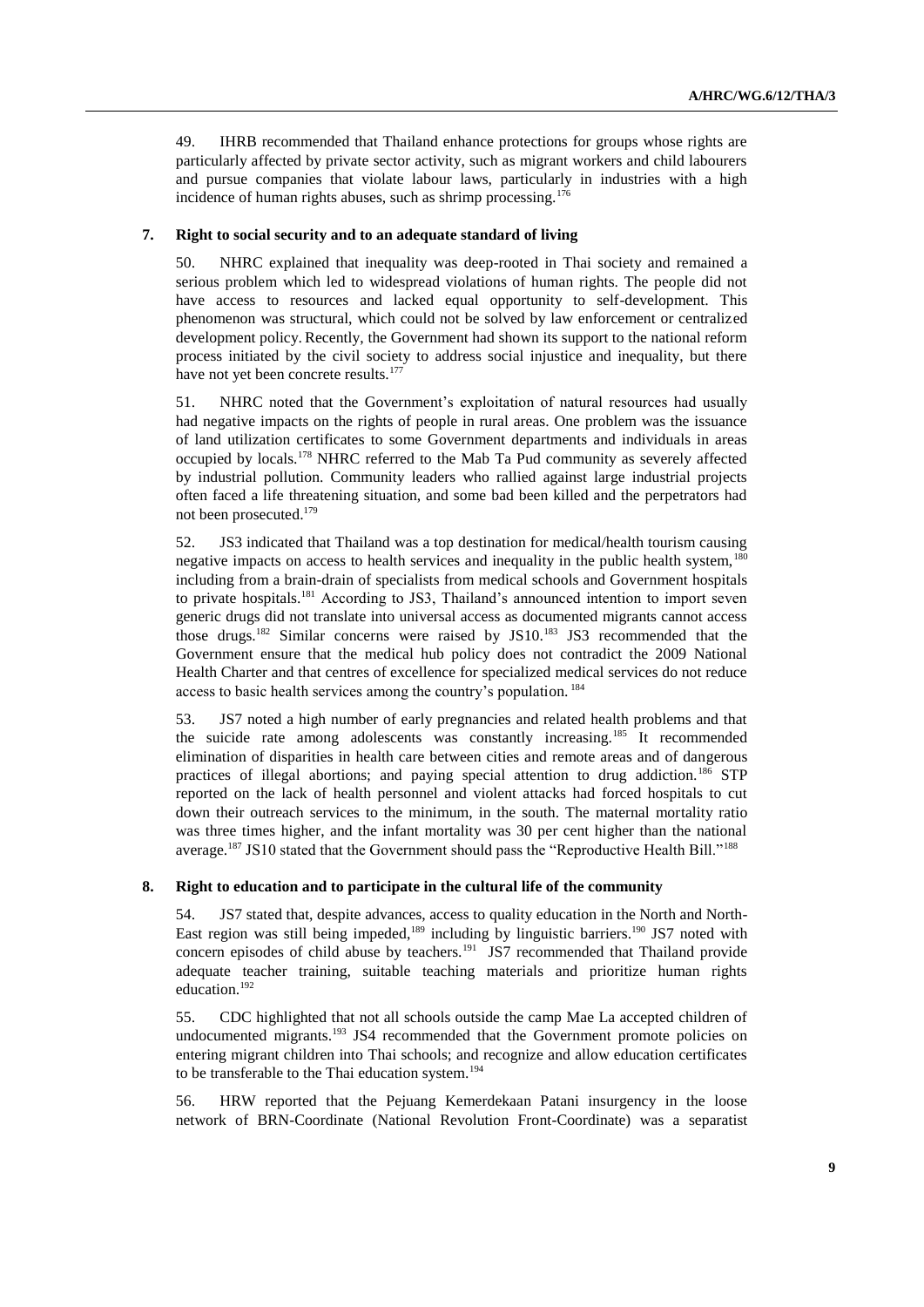movement involving Thailand's southern border provinces and that insurgents frequently targeted teachers and schools, as these were seen as Government entities. Insurgents had targeted Malay Muslim teachers at Government schools and Islamic school administrators who resisted insurgents' efforts to use classrooms for indoctrination and recruiting.<sup>195</sup> JS9 indicated that schools were frequently shut down.<sup>196</sup>

### **9. Minorities and indigenous peoples**

57. JS7 reported that ethnic minorities' children were being discriminated against and marginalized because of their distinct living habits and language. Due to geographical isolation, ethnic communities did not have access to some basic services.<sup>197</sup>

58. NHRC reported that the violence in the Deep South was rooted in three main factors: excessive use of power by administrative authorities, the use of violence by the insurgents and violent retaliation by the Government; unfair treatment in the justice system and weak local economy; and the distinct ethnic and religious identity of the local population. During 2004–2010, there were 11,523 incidents of violence, 4,370 deaths and 7,136 injuries.<sup>198</sup> JPF<sup>199</sup> and JS9<sup>200</sup> commented on the root causes of the conflict.

59. STP alleged that the Government had made no progress in limiting the power and influence of the military in the south, and that the army had made pressure not to accept any form of autonomy for the south after politicians proposed more self-rule to effectively end the insurgency. 201

#### **10. Migrants, refugees and asylum-seekers**

60. NHRC stated that human trafficking for the purpose of labour exploitation involved an estimated 2 million illegal migrant workers.<sup>202</sup> JS4 highlighted systemic problems that undermined or threatened workers' rights and the weak administrative and human rights monitoring system that enabled exploitation, trafficking, violence and discriminatory practices by officials, employers and other private individuals against migrants.<sup>203</sup> JS4 reported that migrant workers were mainly from neighbouring countries and worked in low-skilled jobs, less than half were registered and 1 million and more were undocumented.<sup>204</sup> According to JS4, many of the problems faced by migrant workers arose from policies governing the registration of migrant workers: the nationality verification (NV) process and the Memoranda of Understanding<sup>205</sup> labour import system.<sup>206</sup> JS4 referred to reports that migrants afraid of entering the NV system were resorting to registration with a 10-year identity card under the Ministry of Interior which was intended for stateless persons to be reclassified as Thai nationals.<sup>207</sup> JS4 reported that migrants who were not registered or fell out of the system were considered by the Government as "illegal", and could be subjected to arrest, detention and deportation.<sup>208</sup> The Government was recommended to: issue directives to all employers of migrants to ban the practice of confiscation of migrants' personal documents, by  $JS4$ ;<sup>209</sup> and allow registered migrant workers to obtain driving licences, by HRDF.<sup>210</sup> HRDF<sup>211</sup> reported on the denial of work accident compensation to legally registered migrant workers, with  $JS4^{212}$  and  $HRDF^{213}$ recommending circular RS0711/W751 be revoked, as recommended by the ILO.

61. JS4 alleged that there had been cases of specific ethnic minorities being repatriated as "illegal economic migrants", which could be considered as *refoulement*.<sup>214</sup> HRW stated that, despite strong protests, in December 2009 the Thai army forcibly returned 4,689 Lao Hmong, including 158 UNHCR-designated "persons of concern."<sup>215</sup> HRW highlighted that in November and December 2010, Thai authorities sent back thousands of persons fleeing armed conflicts in border areas. Thailand failed to conduct independent investigations into instances in 2008, 2009, and 2011 when the Thai navy pushed boats laden with Rohingyas back to international waters, which allegedly resulted in hundreds of deaths. Of 46 Rohingyas held at the Immigration Detention Center in Bangkok since January 2009,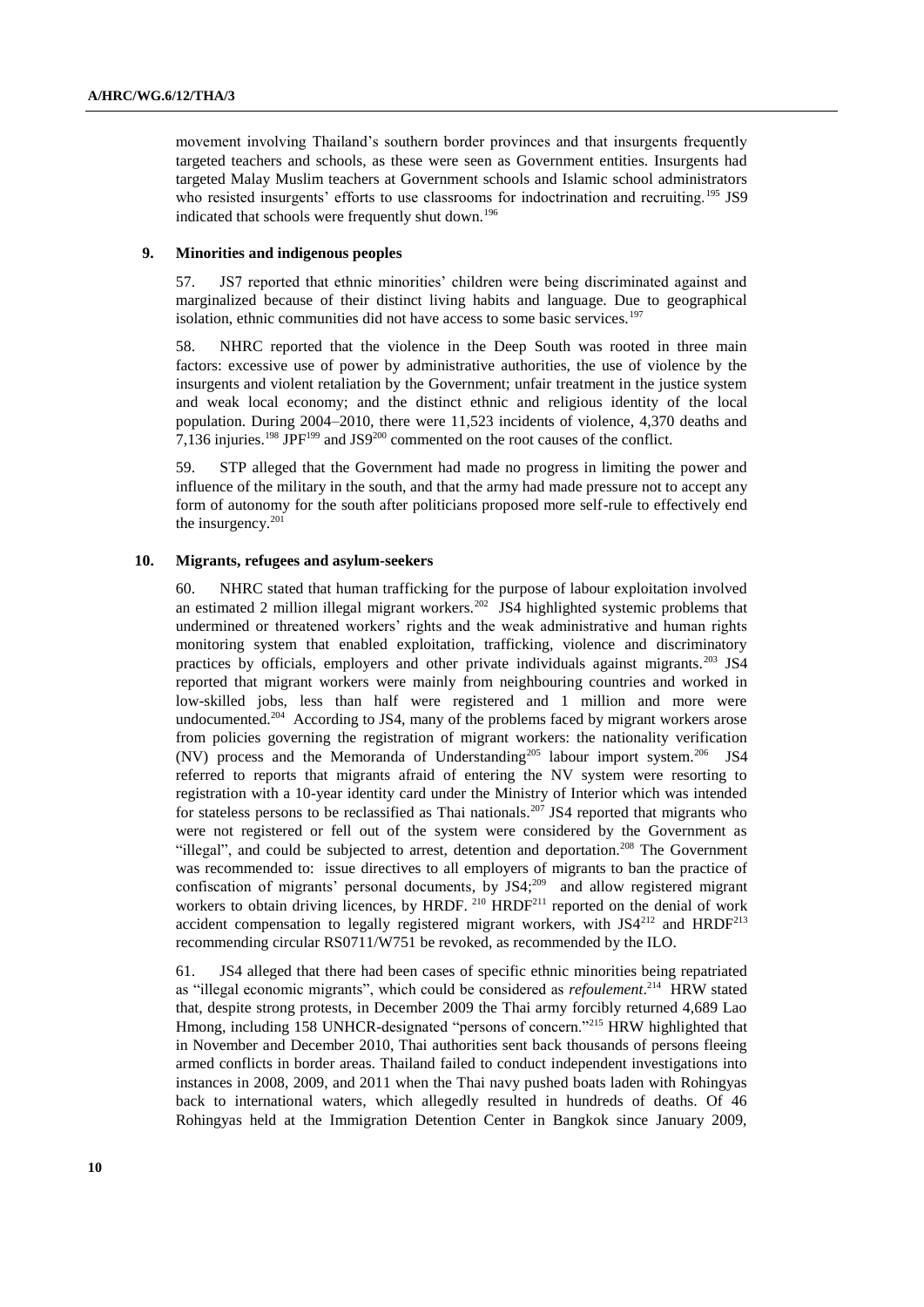without access to any mechanism for refugee determination or sufficient medical care, two died in detention.<sup>216</sup> ERT urged the Government to stop all deportations of Rohingya, immediately cease push-backs into sea and take steps to ensure that this practice is not repeated, and immediately release the Rohingya still in detention in Bangkok.<sup>217</sup>

## **III. Achievements, best practices, challenges and constraints**

62. JS10 stated that the imposition of special decrees had accelerated violence both in the South and main cities where the red and yellow shirts, landless farmers and those affected by mega projects staged their demonstrations against the Government.<sup>218</sup> JS9 stated that the Government had frequently used laws that promoted national security as foremost and had often discounted the civil, political, economic, social and cultural rights of the Thai people.<sup>219</sup> Related comments were made by JPF.<sup>220</sup>

## **IV. Key national priorities, initiatives and commitments**

63. JS9 stated that the Government should comply with the recommendations put forward in the report of the Special Representative on human rights defenders; and actively and effectively implement their human rights commitments and pledges.<sup>221</sup>

## **V. Capacity-building and technical assistance**

N/A

*Notes*

 $1$  The stakeholders listed below have contributed information for this summary; the full texts of all original submissions are available at: [www.ohchr.org.](http://www.ohchr.org/) One asterisk denotes a non-governmental organization in consultative status with the Economic and Social Council; two asterisks denotes an NHRI with "A" status.

*Civil society*

| AI                | Amnesty International*; London, United Kingdom;                       |
|-------------------|-----------------------------------------------------------------------|
| <b>ALRC</b>       | Asian Legal Resource Center; Hong Kong, China;                        |
| <b>ARTICLE 19</b> | ARTICLE 19: Global Campaign for Free Expression*; London, United      |
|                   | Kingdom;                                                              |
| <b>CDC</b>        | Company of the Daughters of Charity*; Geneva, Switzerland;            |
| ERT               | The Equal Rights Trust; London, United Kingdom;                       |
| <b>GIEACPC</b>    | Global Initiative to End All Corporal Punishment of Children; London, |
|                   | United Kingdom;                                                       |
| <b>HRDF</b>       | Human Rights and Development Foundation; Bangkok, Thailand;           |
| <b>HRIC-UoB</b>   | Human Rights Implementation Centre - University of Bristol; Bristol,  |
|                   | United Kingdom;                                                       |
| <b>HRW</b>        | Human Rights Watch*; Geneva, Switzerland;                             |
| ICJ               | International Commission of Jurists*; Bangkok, Thailand;              |
| <b>IHRB</b>       | Institute for Human Rights and Business; United Kingdom;              |
| <b>IHRC</b>       | Islamic Human Rights Commission*; London, United Kingdom;             |
| <b>JPF</b>        | Justice for Peace Foundation; Bangkok, Thailand;                      |
| JS <sub>1</sub>   | Joint Submission 1 - by the International Harm Reduction Association  |
|                   | (United Kingdom); Asian Harm Reduction Network (Thailand); the Open   |
|                   | Society Institute Public Health Program (New York, USA) and Thai AIDS |
|                   | Treatment Action Group (Thailand);                                    |
|                   |                                                                       |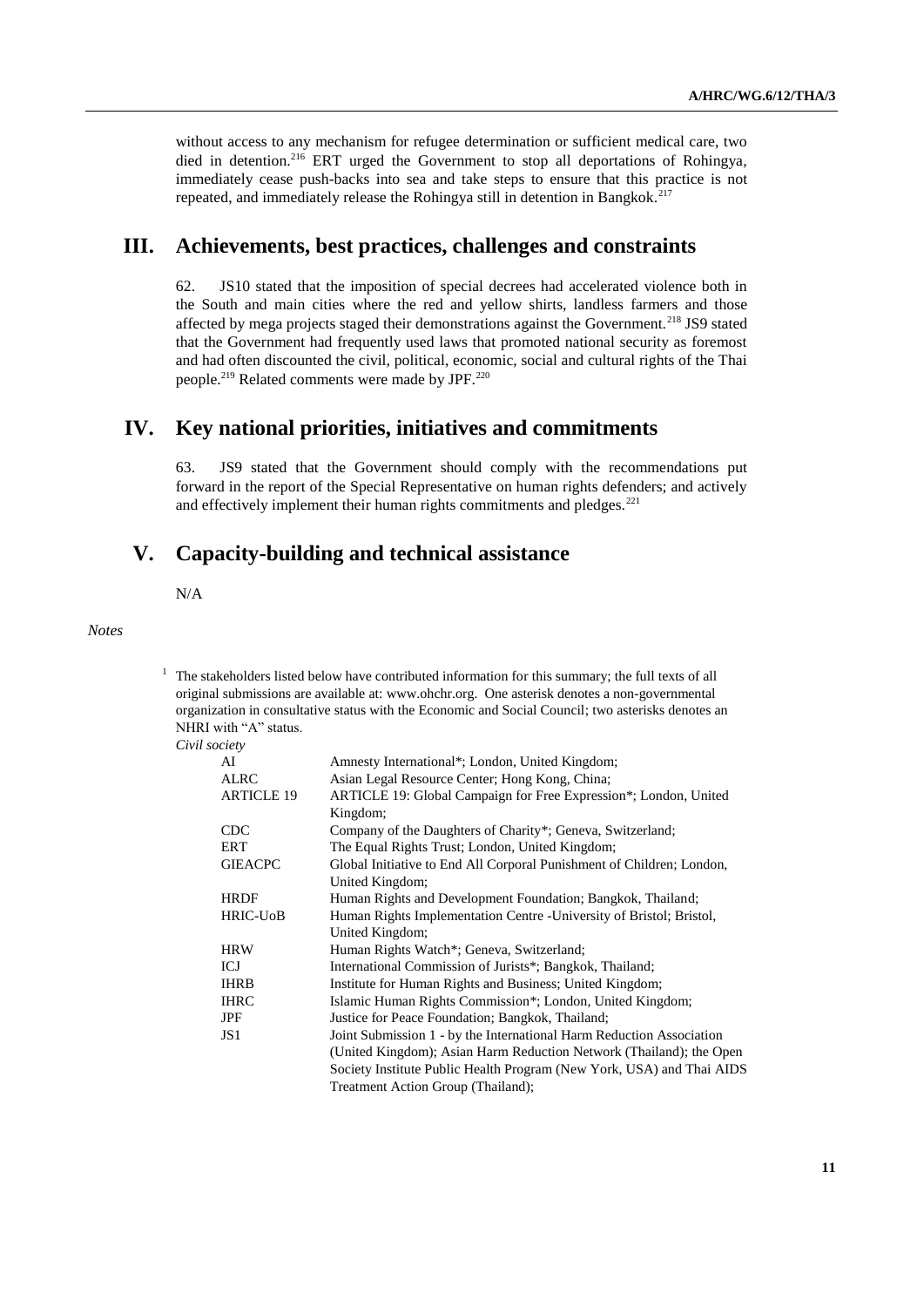| JS <sub>2</sub> | Joint Submission 2 - by the Thai Drug Users Network (Thailand); PSI       |
|-----------------|---------------------------------------------------------------------------|
|                 | Thailand Foundation; Alden House (Thailand); Foundation for AIDS          |
|                 | Rights (Thailand); Mitsampan Harm Reduction Centre (MSHRC)                |
|                 | (Canada); and the Raks Thai Foundation (Thailand);                        |
| JS3             | Joint Submission 3 - by the Thai Network of People Living with            |
|                 | HIV/AIDS (Thailand); the Thai NGO Coalition on AIDS (Thailand); Raks      |
|                 | Thai Foundation (Thailand) and Foundation for AIDS Rights (Thailand);     |
| JS4             | Joint submission 4 - by Raks Thai Foundation (Thailand); MAP              |
|                 | Foundation; Foundation for AIDS Rights (Thailand); Human Rights and       |
|                 | Development Foundation (Thailand); Friends of Women Foundation            |
|                 | (Thailand); Pattanarak Foundation (Thailand), AIDSNet Foundation; and     |
|                 | the Labour Rights Protection Network (all these organizations are key     |
|                 | members of the Action Network for Migrants (ANM), Migrants Working        |
|                 | Group and PHAMIT Program) (Thailand);                                     |
| JS5             | Joint Submission 5 - by Foundation for Human Rights on Sexual             |
|                 | Orientation and Gender Identity, Teeranat Kanjanauksorn Foundation,       |
|                 | Anjaree Lesbian Group, Rainbow Sky Association of Thailand, Thai          |
|                 | Transgender Alliance, Swing (Bangkok), and M-Plus (Chiang Mai)            |
|                 | (Thailand);                                                               |
| JS6             | Joint Submission 6 - by the Planned Parenthood Association of Thailand    |
|                 | and the Sexual Rights Initiative (Ottawa, Canada);                        |
| JS7             | Joint Statement 7 - by IIMA-Istituto Internazionale Maria Ausiliatrice*   |
|                 | and VIDES-International Volunteerism Organization for Women,              |
|                 | Education, Development* (Geneva, Switzerland);                            |
| JS8             | Joint Submission 8 - by Cross Cultural Foundation (CrCF) and Muslim       |
|                 | Attorney Center Foundation (MAC) (Thailand);                              |
| JS9             | Joint Submission 9 - by Southern Thailand Issue Cluster: Network for      |
|                 | Youth Development and Capacity-Building, Southern Thailand,               |
|                 | INSOUTH, Youth Association for Development [YAD], Student and             |
|                 | Youth Network for Protecting People [SYNPP], Promoting Human Rights       |
|                 | and access to Justice Network [Hak Asasi Prikemanusiaan (HAP)], Youth     |
|                 | Association for Culture and Islam, South Thailand [YAKIS], Young          |
|                 | Muslim Association of Thailand [YMAT], Aman News Agency                   |
|                 | (Thailand), Islam Burapha Movement, Patani Silent Voice (PSV), The        |
|                 | Foundation for Local Management (Deep-south), Bungaraya News, Youth       |
|                 | Network for the Opposition of the Thai-Malaysia Gas Pipeline Project,     |
|                 | Coalition for the Conservation of the Pattani Gulf, Justice for Peace,    |
|                 | Muslim Attorney Centre Foundation [MAC], Islamic Southern of              |
|                 | Thailand Foundation (IST), Thai Islamic Medical Association (TIMA),       |
|                 | We Pease, Asia Resource Foundation [ARF], The Foundation for Child        |
|                 | Development, DEEP PEACE, Muslim Student Confederation of Thailand         |
|                 | [MUSTCOTH], Youth Network for the Protection of Saiburi Community,        |
|                 | Southern Paralegal Advocacy Network [SPAN], Centre for Culture,           |
|                 | Protection, and Democracy, South Thailand [CCPD], Student Federation      |
|                 | of Southern Thailand (SFT.SBT), Sankalakhiri Media Network                |
|                 | (Thailand), Southern Peace Media [SPM], Muslim Student Federation of      |
|                 | Thailand, Foundation for Education and Human Resource Development         |
|                 | (FEHRD), Rural Conservation Network of South Thailand, Youth              |
|                 | Network for the Protection of Liknite-Sabahyoi Community, Imaam           |
|                 | Association of the Southern-border Provinces, PERKASA, Hilal Ahmad        |
|                 | Foundation, Deep South Watch [DSW], Teacher's Confederation,              |
|                 | Southern Thailand, Institute of Grassroots Academic (IGRA), Ponoh         |
|                 | Association of the 5 Southern Provinces of Thailand, Migrant Workers      |
|                 | Cluster: TryArm, Worker's Confederation on Petroleum and Chemical         |
|                 | Waste, The textile garment and leather workers Federation of Thailand     |
|                 | (TWFT), Project for the well-being of migrant workers, ethnic minorities, |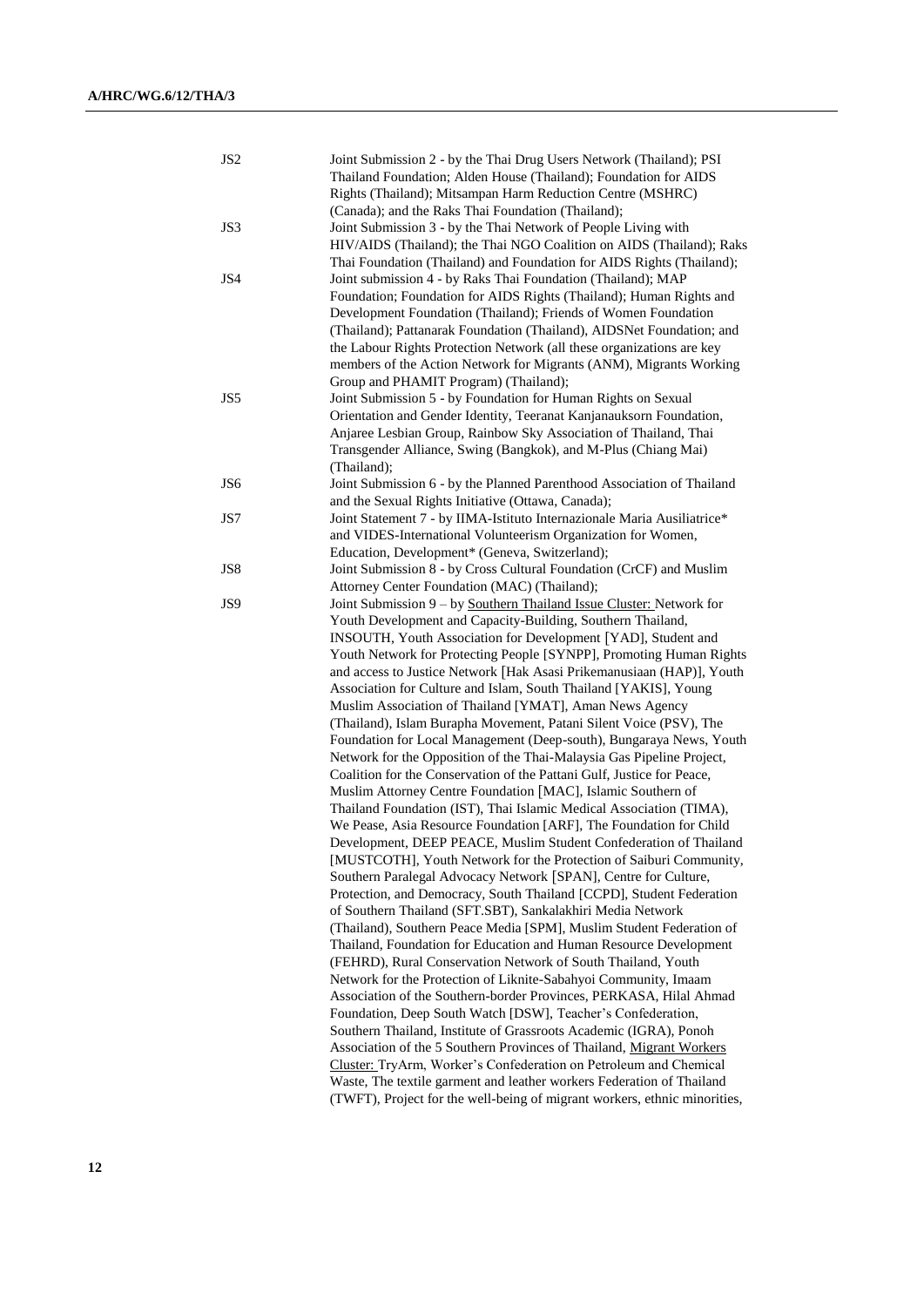refugees and stateless person, Adventist Development and Relief Agency Thailand (ADRA), Rangsit Area Trade Union Group, Rangsit Area Trade Union Group, Action Network on Migrant Workers (ANM), Labour Union Birla Group(LUBG), Network for Domestic Workers, Thai-Burmese People Friendship, Refugees, Stateless Persons, and Minority Groups Cluster: Thai Committee for Refugees (TCR), Asylum Access Thailand (AAT), Friends Without Borders, Orang Laut Group (Uraklawoi), Catholic Office for Emergency Relief and Refugees Thailand (COERR), AMAN Secretariat, Jesuit Refugee Service Thailand (JRS); Disability Cluster: Disabled Peoples' International Asia Pacific (DPI/AP), Association of the Physically Handicapped of Thailand (APHT), The Association for Career Advancement of the Blind Thailand (ACAB Thailand), Thailand Association of the Blind (TAB), The Association of Thai Deaf Children & Women's Network Federation (TDCWNF), HIV/Aids Cluster: Foundation for AIDS Rights, The Poz Home Center, Thai NGO Coalition on AIDS (TNCA), Sexual Diversity Cluster: Foundation for Human Rights on Sexual Orientation and Gender Identity (FOR-SOGI), Swing Thailand, Anjaree Lesbian Foundation, M Plus Thailand, Rainbow Sky Association of Thailand, Sexual Diversity Network, Teeranatkarnjanauksorn Foundation, Thai Transgender Alliance, Development Projects Cluster: Network for portal environment, Karen Network for Culture and the Environment, Bonok Conservation Network, Baan-Krood Nature and Environment Conservation Network, Healthy Public life Network, Patlung Province, The Conservation of the Thoong-Kai Community Network, Lese Majeste Cluster: Social Move Assembly, Iskra Group; Red-Shirt Crackdown Cluster: People's Information Center (PIC), United Democracy against Dictatorship Movement, Ubonratchathani Segment, Children Cluster: Foundation for the better lives of Children (FBLC) Thai, The Center for the Protection of Children's Rights Foundation (CPCR), Duang Pratheep Foundation (DPF); Other Clusters: People's Empowerment Foundation, Prachatai, Suwan Nimit Foundation, Burmese Royingya Association in Thailand (BRAT), Friends of Burma, Khmer Krom Movement in Thailand, People's Empowerment Foundation Community Radio Network, Planning Committee for the Community, Radio Network for the 4 sub-regions of Thailand; (Thailand); JS10 Joint Submission 10 - by Civil Society and Human Rights Coalition of Thailand (CHRC) (Thailand): Action Network for Migrants (with 17 member organizations); AIDS Net Esarn Foundation; Alden House; Alliance Anti Traffic (AAT); Anjaree Lesbian Group; Anti Human Trafficking Networks; Arom Pongpa-ngan Foundation (APF); Association for Career Advancement of the Blind Thailand; Campaign Committee for Human Rights (CCHR); Campaign for Popular Democracy (CPD); Campaign for Popular Media Reform (CPMR); Center for the Protection of Children's Rights Foundation (CPCR); Cross Cultural Foundation (CrCF); ECPAT Foundation, Foundation for AIDS Rights

(FAR); Foundation for Human Rights on Sexual Orientation and Gender Identity; Foundation for Labour and Employment Promotion (FLEP); Foundation for Women (FFW); Friends of Highland Peoples; Friends of Peoples; Friends of Women Foundation (FOW), Highland People Health Network (HPH); Highland Peoples Task-Force (HPT); Homenet Thailand, Human Rights and Development Foundation (HRDF); Indigenous Peoples Network of Thailand (IPNT); Inter-Mountain Peoples on Education and Culture – Thailand (IMPECT); Labour Rights Promotion Network (LPN); M-Plus (Chiang Mai); Migrant Workers' Network, Mirror Foundation; NGO Coordinating Committee on Development (NGO-COD); Pattanarak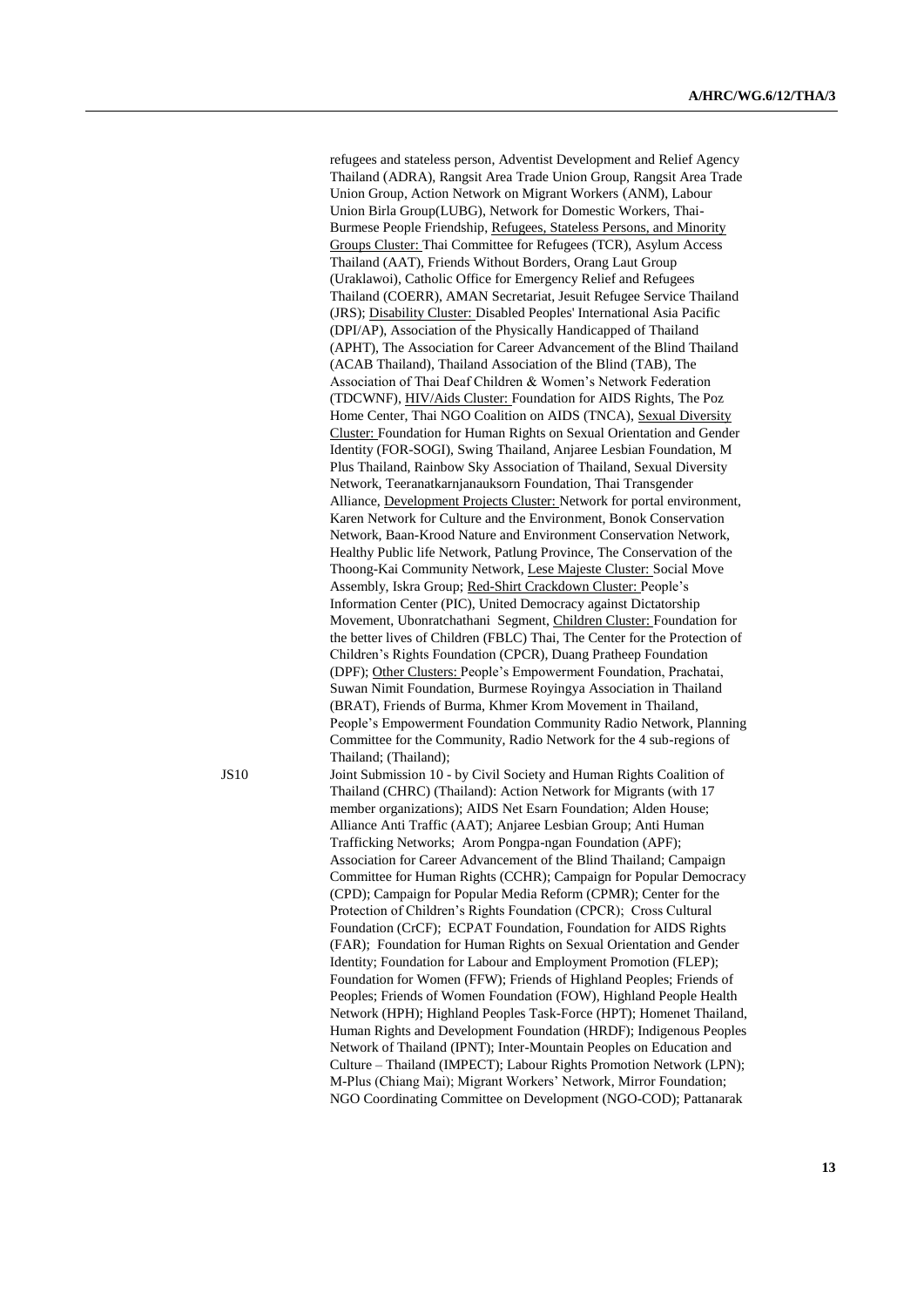Foundation; Peace and Human Rights Resource Center (PHRC); People's Network for Judicial Policy, Rainbow Sky Association of Thailand; Raks Thai Foundation; Relatives Committee of May 1992 Heroes for Democracy; Stella Maris; Sustainable Development Foundation (SDF); Swing (Bangkok), Teeranat Kanjanauksorn Foundation; Thai Drug User Network; Thai Labour Solidarity Committee (TLSC) with 35 member organizations; Thai Transgender Alliance; The Council of Work and Environment Related Patent's Network of Thailand (WEPT); The Women's Network for the Advancement and Peace; The Northeastern Women's Network ; Union for Civil Liberty (UCL), Workers' Network; Women's Action and Resource Initiative (WARI) ; Women's Rights Development Center (WORD); Women Network Reshaping Thailand (WREST) with 26 Women's Network; WREST members: Action Aid Thailand; ASHOKA Innovations for the Public, Assembly of NGOs for the Protection and Conservation of Environment and Natural Resources; Association for the Promotion of the Status of Women (APSW); EMPOWER Foundation; Foundation for Consumers (FFC); Foundation for Promotion Women Empowerment; Foundation for Women (FFW); Foundation for Women, Law and Rural Development (FORWARD); Friends of Women Foundation (FOW);Gender and Development Research Institute (GDRI); Girl Guides Association of Thailand (GGAT);International Federation of Business and Professional Women (IFBPW); Social and Human Resource Development Institute (SHRDI); Sustainable Development Foundation (SDF); Teeranat Kanjanaaksorn Foundation (TKF); Thai Women Watch Association (TW2); The Deep South Women Overcoming Violence Network; Women's Action and Resource Initiative (WARI) ;Women and Youth Studies Programme (WYSP), Thammasat University; Women Law Association of Thailand (WLAT);Women Workers Unity Group (WWUG); Women's Health Advocacy Foundation (WHAF);Women's Studies Center (WSC), Faculty of Social Sciences, Chiang Mai University;ZONTA International Bangkok 5; ZONTA International Bangkok 17; JS11 Joint Submission 11 - The International Publisher Association (IPA) \* (Geneva, Switzerland), PEN International\* (London, United Kingdom) and Index on Censorship (London, United Kingdom); JS12 Joint Submission 12 - The International Federation for Human Rights (FIDH) \* (France with the Office in Bangkok) and Union for Civil Liberty (UCL); (Bangkok, Thailand); STP Society for Threatened Peoples\* (Göttingen, Germany);

*National Human Rights Institution*

2 JS4, para 56.

- $3$  CDC, p. 6.
- <sup>4</sup> HRW, p. 5.

 $<sup>5</sup>$  IHRB, p. 4.</sup>

- $6$  NHRC, para. 23.
- AI, p. 5.
- HRW, p. 5.

- 
- <sup>10</sup> HRW, p. 5.

AI, p. 4.

<sup>13</sup> JS9, para. 59. See also JS10, para. 18 and p. 10, recommendation 2.

<sup>14</sup> ERT, para. 33 (a).

 $15$  CDC, p. 6.

NHRC National Human Rights Commission\*\*, Thailand.

<sup>9</sup> ICJ, para.  $4$  (C).

 $^{11}$  JS10, para. 18.

<sup>16</sup> HRW, p. 5.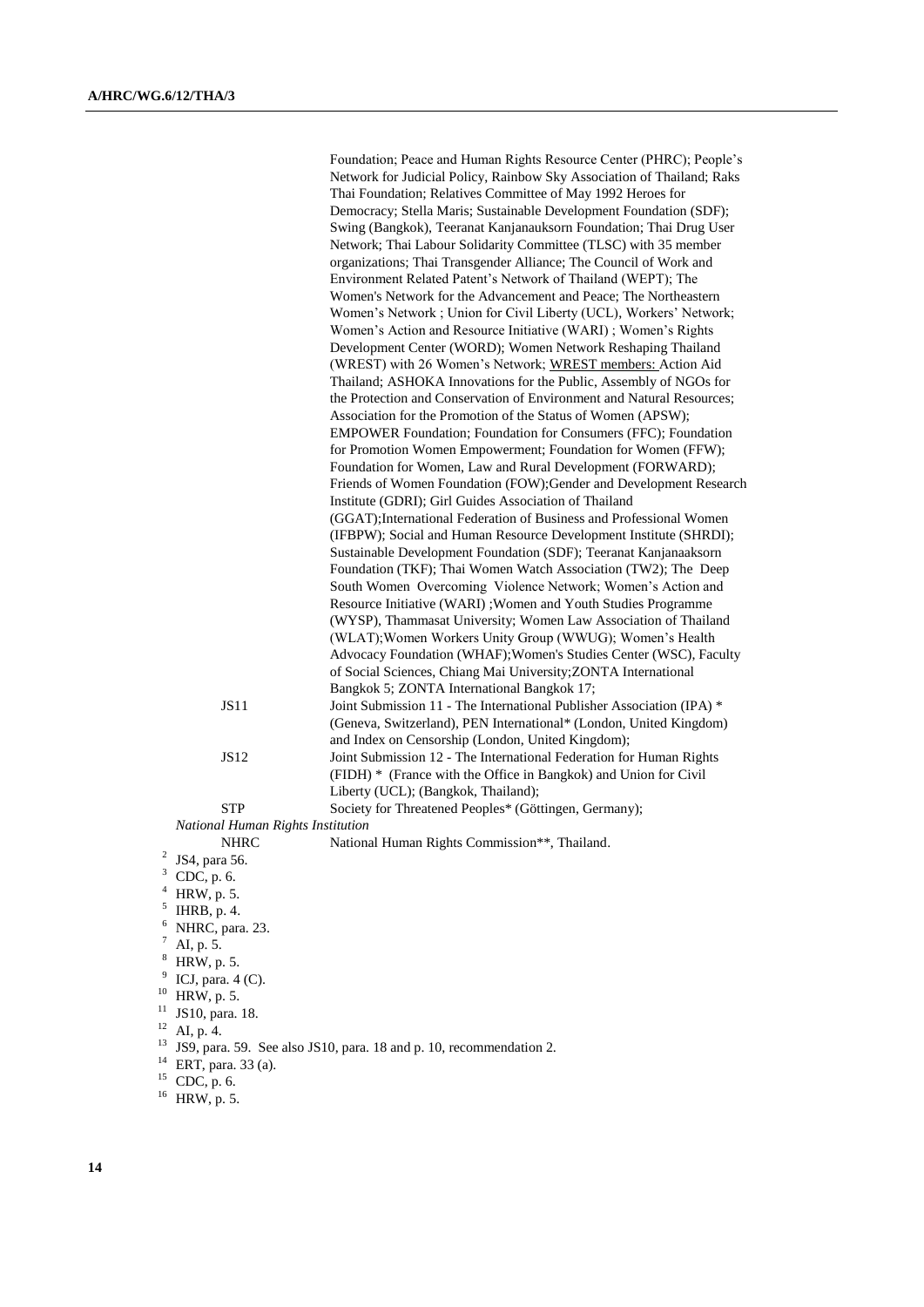- AI, p. 4.
- ERT, para. 33 (a).
- JS9, para. 48, recommendation (m).
- <sup>20</sup> NHRC, para. 29.
- <sup>21</sup> JS4, para 56.
- <sup>22</sup> JS10, p. 10, recommendation 2.
- ALRC, paras. 2–3.
- <sup>24</sup> JS10, para. 13.
- JS10, para. 24. See also JS9 para. 4 and NHRC, para. 7.
- ICJ submission and annex.
- <sup>27</sup> ICJ, para. 4 recommendation B and para. 18, recommendation.
- JS10, para. 8.
- NHRC, para. 23. See also JS9, para. 2.
- <sup>30</sup> ICJ, para. 4 recommendation A and para. 11 recommendation, and AI, p. 4.
- JS8, para. 28.
- JS12, para. 18, recommendations 1 and 2.
- JS9, para. 4.
- <sup>34</sup> NHRC, para. 25.
- <sup>35</sup> JS3, para. 16.
- JS3, para. 39.
- JS10, para. 13.
- JS9, para. 5. See also JS2, para. 30.
- <sup>39</sup> NHRC, para. 1.
- JS10, paras. 35–38.
- JS9, para. 58.
- NHRC, para. 4. See also JS10, para. 11.
- <sup>43</sup> JS10, p. 10, recommendation 4.
- JS10, para. 6.
- NHRC, para. 3. See also JS10, para. 7.
- ICJ, para. 18 and paras. 12–17.
- JS9, para. 60. See also JPF, para. 21, recommendation 2 and JS10, para. 81.
- JPF, para. 21, recommendation 2.
- HRDF, para. 23 a.
- JS10, para. 35.
- JPF, para. 17.
- JS10, para. 37.
- JPF, para. 17.
- JS7, para. 7.
- JS10, para. 48.
- JS9, para. 40.
- JS3, paras. 26–27.
- JS3 pp. 7–8, recommendations 34–45.
- JS10, para. 40.
- NHRC, para. 19.
- AI, p. 2.
- JS12, para. 2.
- JS1, p. 1.
- 
- JS12, p. 2, recommendation 1. JPF, para. 3.
- 
- AI, p. 3.
- JS10, para. 28.
- AI, p. 3. See also JS10, para. 28.
- AI, p. 3.
- AI, p. 3.
- HRW, p. 1.
- NHRC, para. 7.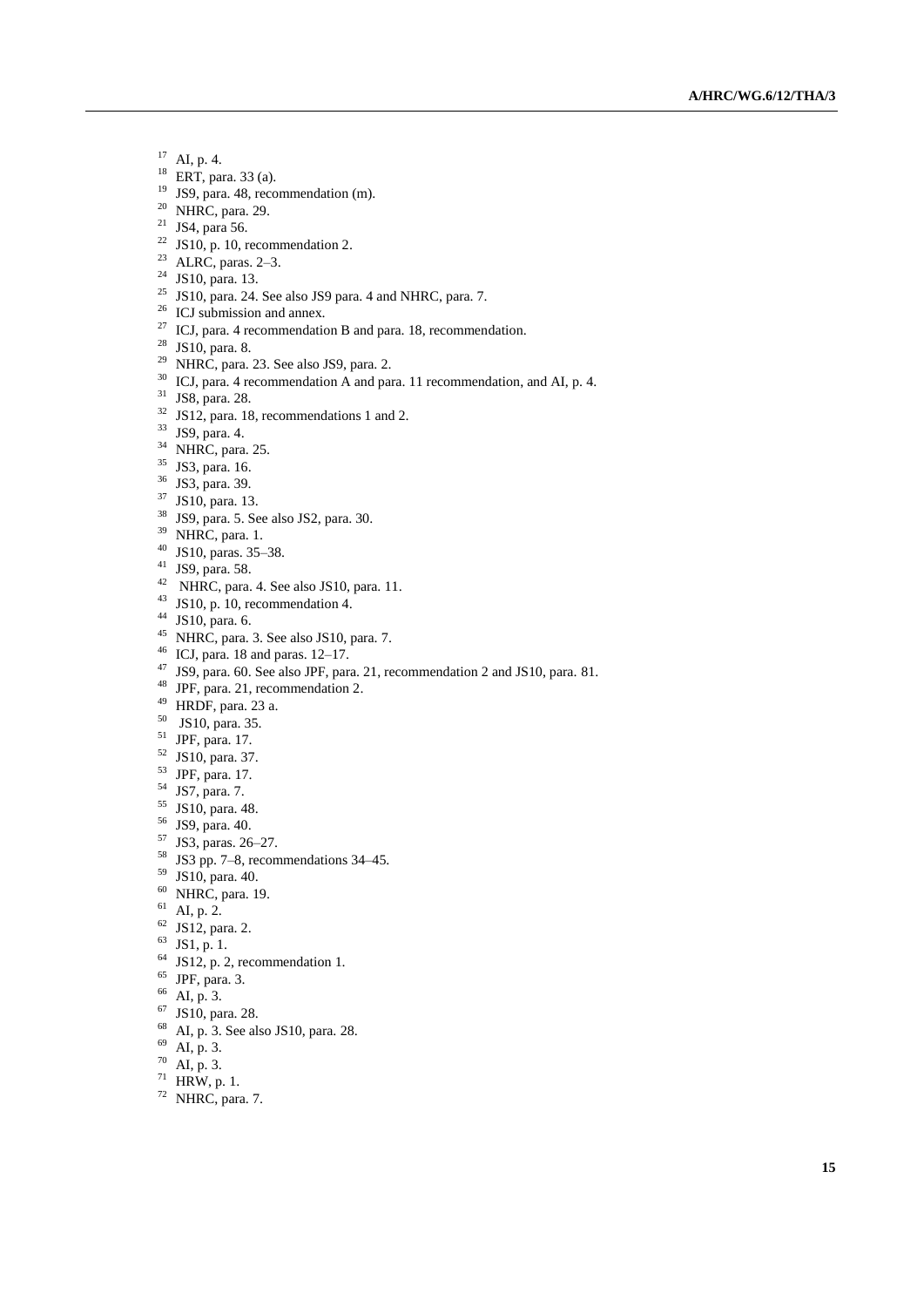- $^{73}$  NHRC, para. 8.<br> $^{74}$  HRW n 2 last
- HRW, p. 2, last para.
- JS8, para. 1.
- $^{76}$  JS8, paras. 18 and 22.
- AI, p. 3.
- JS8, para. 24.
- ICJ, para. 18.
- 80 ICJ, para. 18, recommendation.
- JS8, para. 6 and paras. 4–5.
- JS2, paras. 10 and 14.
- JS2, para. 23.
- HRW, p. 4, para. 1.
- JS1, p. 3, last para.
- JS1, p. 4, second para.
- JS2, para. 31, tenth recommendation.
- JPF, paras. 17–18. See also STP, p. 1, first para.
- JS9, para. 29.
- JS9, para. 28.
- JPF, para. 18.
- JS8, para. 31.
- JS10, para. 57.
- <sup>94</sup> NHRC, para. 7.
- <sup>95</sup> GIEACPC, para. 1.1 and 1.5.
- GIEACPC, para. 1.3.
- JPF, para. 19.
- <sup>98</sup> NHRC para. 17.
- JS6, para. 4.
- JS6, para. 9.
- JS6, paras. 14–15.
- $102 \text{ JSG}, \text{para}. 19 \text{ b}.$
- JS6, para. 19 d.
- JS6, para. 19 f.
- ICJ, para. 12.
- JS9, para. 8.
- JS9, para. 7.
- ICJ, para. 21.
- ALRC, para. 9.
- ICJ, paras. 23 and 20.
- <sup>111</sup> ICJ, para. 22.
- ICJ, paras. 8–9 and 23.
- 
- ICJ, para. 10, see also paras. 4 A and 11.
- <sup>114</sup> ICJ, paras. 4 (A) and 11. See also ICJ, para. 23 and AI, p. 5.
- <sup>115</sup> JS8, para. 33.
- JS8, para. 32.
- <sup>117</sup> STP, p. 1. See also JS8, para. 32.
- HRW, p. 1.
- HRW, p. 1.
- <sup>120</sup> HRW, p. 4, section on accountability for politically motivated violence, recommendations 3 and 5.
- <sup>121</sup> JS9, para. 18 and Appendix B.
- AI, p. 1.
- ALRC, para. 11, recommendation a.
- JS10, para. 17.
- JS2, para. 31 recommendation 3.
- JS5, paras. 3 and 2.
- JS9, para. 34.
- JS5, para. 4. See also, JS9, para. 36.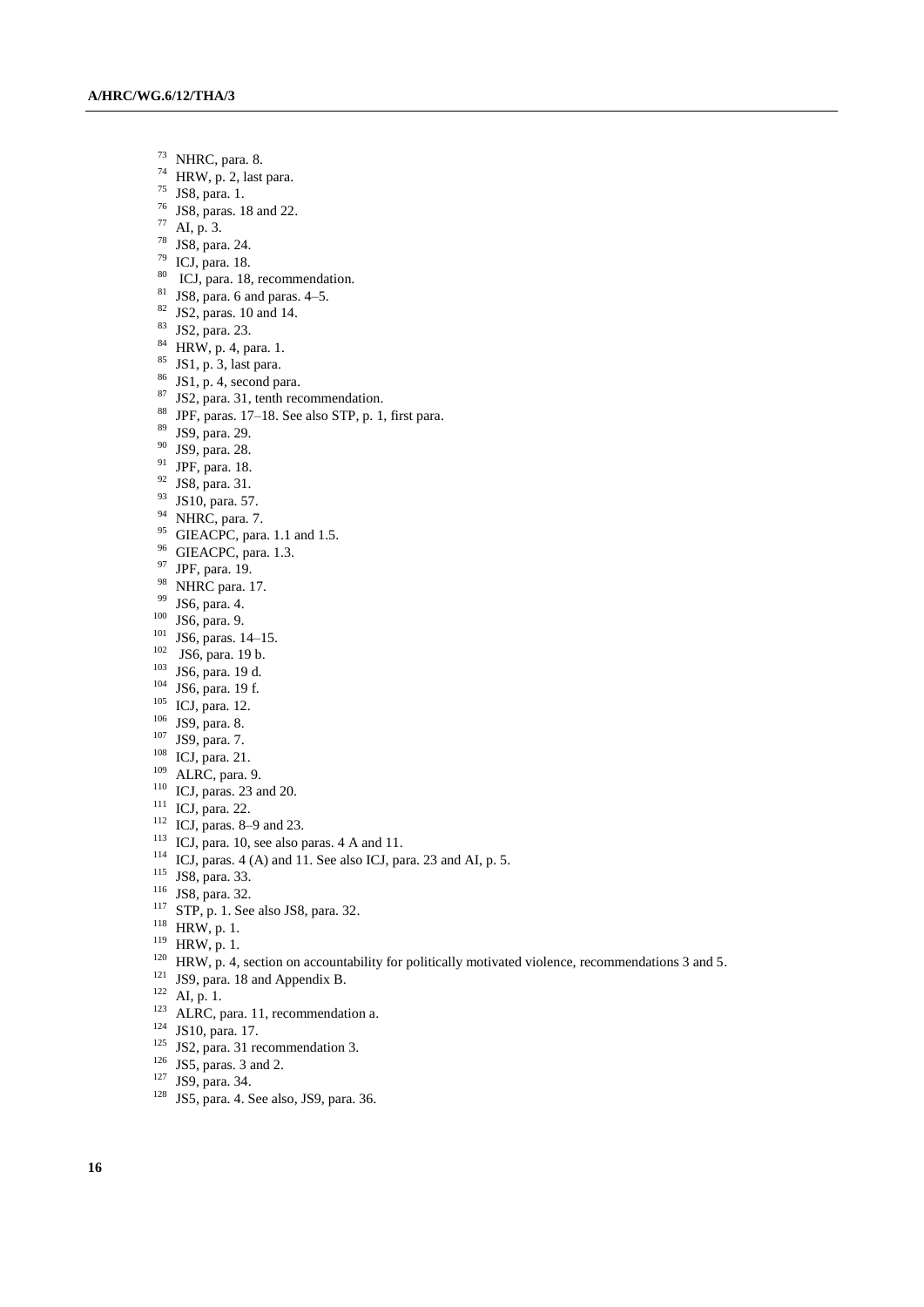- <sup>129</sup> ERT, para. 32.
- <sup>130</sup> JS9, para. 41.
- <sup>131</sup> JS10, para. 52.
- $132$  JS5, pp. 2–3, recommendations 1–4.
- $133$  IHRC, p. 1. See also JS9, para. 34.
- $134$  AI, p. 3. See also STP, p. 3.
- $135$  STP, p. 2, first para.
- <sup>136</sup> IHRC, p. 3, recommendation 2.
- $^{137}$  AI, p. 1.
- $^{138}$  AI, p. 1.
- <sup>139</sup> HRIC-UoB, paras. 12, 14–15.
- <sup>140</sup> JS11, para. 12.
- <sup>141</sup> ARTICLE 19, pp.1 –5.
- <sup>142</sup> JS11, paras. 9 –12.
- <sup>143</sup> JS12, paras. 19–22.
- $144$  ALRC, paras. 6–7 and 11.
- <sup>145</sup> JPF, paras. 15 –16 and 21.
- <sup>146</sup> JS9, paras. 16 –22.
- <sup>147</sup> ICJ, para. 28, recommendation.
- <sup>148</sup> JS12, para. 19.
- <sup>149</sup> ARTICLE 19, para. 6.
- <sup>150</sup> JS12, para. 21.
- <sup>151</sup> JS11, para. 11, p. 3.
- $152$  HRW, p. 2.
- <sup>153</sup> ALRC, para. 6.
- <sup>154</sup> ICJ, para. 26.
- $^{155}$  AI, p. 2.
- <sup>156</sup> ARTICLE 19, para. 7. See also JS11, paras. 13 –14.
- <sup>157</sup> ARTICLE 19, para. 8.
- <sup>158</sup> ARTICLE 19, para. 16. See also JS11, paras. 13 –14.
- <sup>159</sup> ARTICLE 19, para. 17. See also ARTICLE 19, paras. 15-16.
- $160$  JS11, para. 15, recommendation 5.
- <sup>161</sup> JS11, para. 15, recommendation 7. See also JS11, para. 7.
- <sup>162</sup> ARTICLE 19, para. 12.
- <sup>163</sup> JPF, para. 21, recommendation 7. See also JS10, para. 72.
- <sup>164</sup> JPF, para. 11.
- <sup>165</sup> JPF, para. 13.
- <sup>166</sup> JS9, para. 31.
- <sup>167</sup> JS10, para. 71.
- <sup>168</sup> JS10, para. 72.
- $169$  JPF, para. 13. See also JS10, para. 70.
- <sup>170</sup> JS10, para. 71.
- <sup>171</sup> JS7, para. 23.
- <sup>172</sup> JS7, para. 24, recommendation g.
- <sup>173</sup> JS10, para. 59.
- <sup>174</sup> JS10, para. 62.
- <sup>175</sup> JS10, para. 65.
- <sup>176</sup> IHRB, p. 4, second and third recommendations.
- $177$  NHRC, para. 2.
- <sup>178</sup> NHRC, para. 15.
- <sup>179</sup> NHRC, para. 16.
- <sup>180</sup> JS3, para. 18.
- <sup>181</sup> JS3, para. 19.
- <sup>182</sup> JS3, para. 22.
- 
- <sup>183</sup> JS10, paras. 68-9.
- <sup>184</sup> JS3, para. 41.